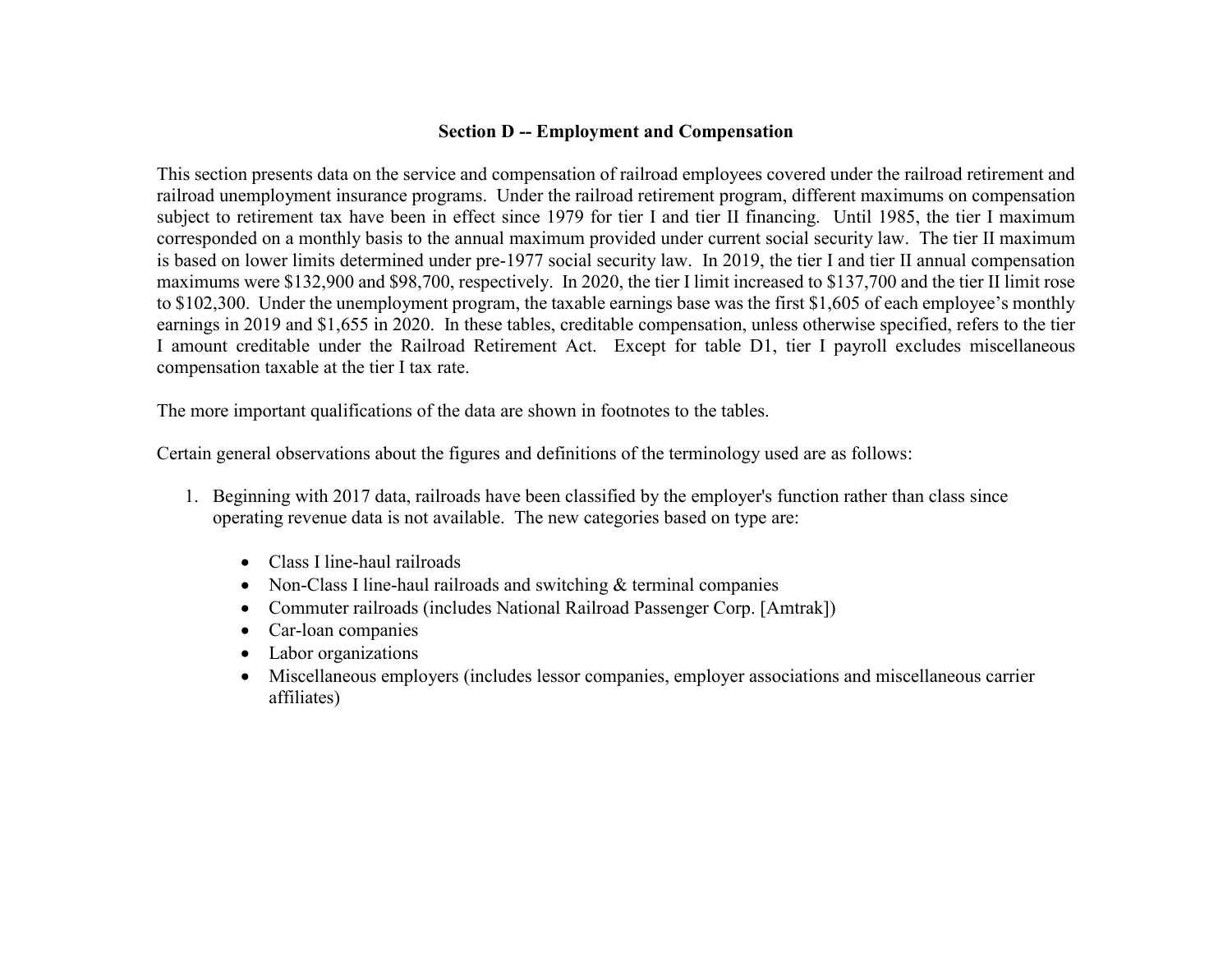Changes from the prior class categories to the new type categories are noted below in bold:

- Class I railroads **(excludes Amtrak)**
- Class II railroads **(no longer reported as a group; included in the Non-Class I line-haul railroads)**
- Class III railroads and switching & terminal companies **(no longer reported as a group; separated into Non-Class I line-haul railroads and Commuter railroads)**
- Car-loan companies
- Labor organizations **(separated from Miscellaneous employers)**
- Miscellaneous employers **(excludes Labor organizations)**

**NOTE:** Class I railroads are defined by the Surface Transportation Board, based on annual operating revenue. The base year used in calculating revenue is 1991. Class I railroads in 1991 were those with operating revenues totaling \$250 million or more per year. Current operating revenues are deflated by changes in the annual average Railroad's Freight Price Index developed by the Bureau of Labor Statistics for comparison with the established thresholds. For calendar year 2019 the deflator factor was .4952, which corresponds to annual operating revenue of \$504.8 million or more.

- 2. Tables D1 and D3 include National Railroad Passenger Corp. (Amtrak) with Class I line-haul railroads under the overall category Class I railroads.
- 3. The employer shown for employees reported by more than one employer is the last employer in the year.
- 4. A month of service is a month in which an employee performs any service, however slight, for which creditable railroad compensation is reported. Continuous service refers to service by an employee in one or more months of each year over a period of years. Completed years of service, on the other hand, are based on total months of service. Effective for earnings years 1985 and later, an employee who had an employment relation or was an employee representative in months in which the employee did not perform railroad service may be deemed to have additional railroad service months if the employee's railroad earnings for the year exceed one-twelfth of the tier II yearly compensation maximum times the number of months actually worked in the calendar year. These deemed months are included in the calculation of completed years of service. One completed year of service represents service in 12 to 23 months; two completed years, service in 24 to 35 months, etc.
- 5. Data in the tables are based on reports of service and compensation made by employers and processed for inclusion in the Board's data processing records within 10 months after the end of the calendar year. Late reports were last included in 1987.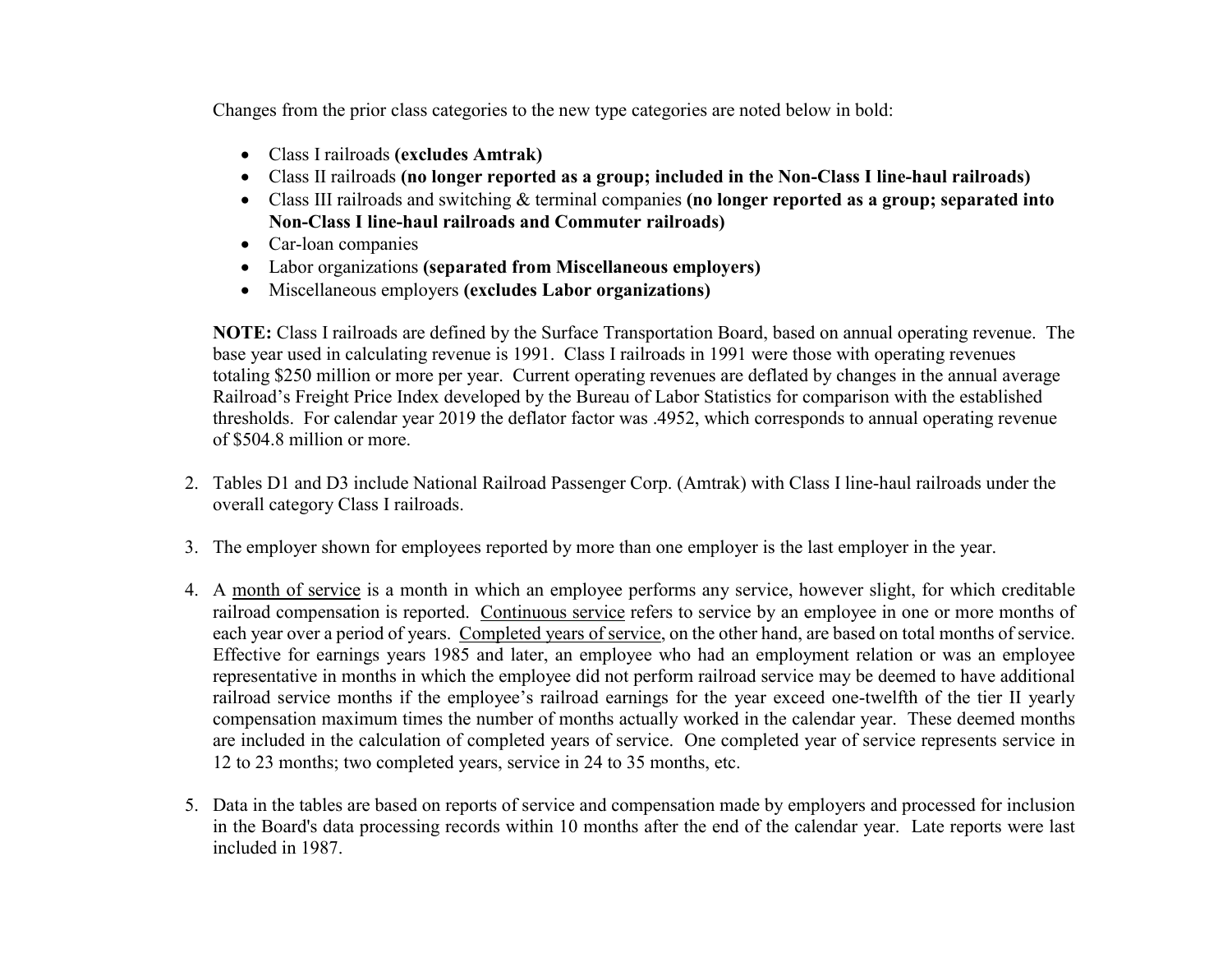|               |       |                       |         | All employees              |                      | Class I railroad employees <sup>1</sup> |       |                       |                            |         |  |
|---------------|-------|-----------------------|---------|----------------------------|----------------------|-----------------------------------------|-------|-----------------------|----------------------------|---------|--|
|               |       | Number<br>(thousands) |         | Compensation<br>(millions) |                      |                                         |       | Number<br>(thousands) | Compensation<br>(millions) |         |  |
|               |       |                       |         |                            | Taxable <sup>2</sup> |                                         |       |                       |                            |         |  |
| Calendar year | Total | Average <sup>3</sup>  | Total   | Aggregate<br>tier I        | Percent<br>of total  | Tier II                                 | Total | Average <sup>3</sup>  | Total                      | Tier I  |  |
|               | 1,996 | 1,279                 | \$2,294 | \$2,264                    | 98.7                 | .                                       | 1,758 | 1,115                 | \$1,985                    | \$1,959 |  |
| 1938          | 1,617 | 1,093                 | 2,047   | 2,008                      | 98.1                 | .                                       | 1,404 | 939                   | 1,746                      | 1,713   |  |
| 1939          | 1,666 | 1,151                 | 2,180   | 2,145                      | 98.4                 | .                                       | 1,427 | 988                   | 1,863                      | 1,833   |  |
| 1940          | 1,708 | 1,195                 | 2,280   | 2,248                      | 98.6                 | .                                       | 1,453 | 1,027                 | 1,964                      | 1,936   |  |
| 1941          | 2,052 | 1,322                 | 2,697   | 2,657                      | 98.5                 | .                                       | 1,762 | 1,140                 | 2,332                      | 2,297   |  |
| 1942          | 2,587 | 1,470                 | 3,394   | 3,302                      | 97.3                 | $\sim$ $\sim$ $\sim$ $\sim$ $\sim$      | 2,209 | 1,271                 | 2,932                      | 2,853   |  |
| 1943          | 2,887 | 1,591                 | 4.100   | 3,944                      | 96.2                 | .                                       | 2,391 | 1,355                 | 3,521                      | 3,387   |  |
| 1944          | 2,903 | 1,670                 | 4,523   | 4,301                      | 95.1                 | $\sim$ $\sim$ $\sim$ $\sim$ $\sim$      | 2,325 | 1,415                 | 3,858                      | 3,669   |  |
| 1945          | 3,014 | 1,680                 | 4,530   | 4,340                      | 95.8                 | $\cdots$                                | 2,414 | 1,420                 | 3,862                      | 3,700   |  |
| 1946          | 2,658 | 1,622                 | 4,883   | 4,639                      | 95.0                 | .                                       | 2,198 | 1,359                 | 4,171                      | 3,963   |  |
| 1947          | 2,470 | 1,598                 | 5.113   | 4,750                      | 92.9                 | .                                       | 2,072 | 1,352                 | 4,352                      | 4,036   |  |
| 1948          | 2,339 | 1,558                 | 5,539   | 4,952                      | 89.4                 | .                                       | 1,984 | 1,327                 | 4,769                      | 4,233   |  |
| 1949          | 2,112 | 1,403                 | 5.133   | 4,609                      | 89.8                 | .                                       | 1,802 | 1,192                 | 4,419                      | 3,926   |  |
| 1950          | 2,073 | 1,421                 | 5,327   | 4,704                      | 88.3                 | .                                       | 1,772 | 1,220                 | 4,594                      | 4,042   |  |
| 1951          | 2,103 | 1,476                 | 6,101   | 5,111                      | 83.8                 | .                                       | 1,796 | 1,276                 | 5,273                      | 4,409   |  |
| 1952          | 2,045 | 1,429                 | 6.185   | 5,046                      | 81.6                 | $\cdots$                                | 1,733 | 1,226                 | 5,327                      | 4,333   |  |
| 1953          | 1,982 | 1,405                 | 6,147   | 4,989                      | 81.2                 | .                                       | 1,679 | 1,206                 | 5,325                      | 4,282   |  |
| 1954          | 1,690 | 1,250                 | 5,630   | 4,707                      | 83.6                 | .                                       | 1,424 | 1,064                 | 4,854                      | 4,016   |  |
| 1955          | 1,694 | 1,239                 | 5,801   | 4,925                      | 84.9                 | .                                       | 1,433 | 1,058                 | 4,992                      | 4,214   |  |
| 1956          | 1,647 | 1,220                 | 6,206   | 5,060                      | 81.5                 | .                                       | 1,388 | 1,043                 | 5,325                      | 4,307   |  |
| 1957          | 1,510 | 1,150                 | 6,177   | 4,859                      | 78.7                 | .                                       | 1,278 | 986                   | 5,358                      | 4,166   |  |
| 1958          | 1,321 | 984                   | 5,722   | 4,246                      | 74.2                 | .                                       | 1,115 | 841                   | 4,930                      | 3,626   |  |
| 1959          | 1,242 | 949                   | 5,751   | 4,377                      | 76.1                 | .                                       | 1,050 | 816                   | 4,986                      | 3,768   |  |
| 1960          | 1,177 | 909                   | 5,648   | 4,404                      | 78.0                 | .                                       | 995   | 780                   | 4,894                      | 3,793   |  |
| 1961          | 1,082 | 836                   | 5,345   | 4,076                      | 76.3                 | .                                       | 911   | 718                   | 4,624                      | 3,488   |  |
| 1962          | 1,033 | 815                   | 5,381   | 3,991                      | 74.2                 | $\cdots$                                | 869   | 700                   | 4,662                      | 3,422   |  |
| 1963          | 1,011 | 790                   | 5,350   | 3,955                      | 73.9                 | .                                       | 852   | 680                   | 4,630                      | 3,402   |  |
| 1964          | 990   | 775                   | 5,446   | 4,211                      | 77.3                 | .                                       | 827   | 665                   | 4,698                      | 3,606   |  |
| 1965          | 969   | 753                   | 5,590   | 4,140                      | 74.1                 | .                                       | 799   | 640                   | 4,793                      | 3,522   |  |
| 1966          | 955   | 741                   | 5,676   | 4,719                      | 83.1                 | .                                       | 793   | 631                   | 4,879                      | 4,040   |  |

**Table D1.--Number of employees and their compensation, for all employers and class I railroads, 1937-2019**

See footnotes at end of table.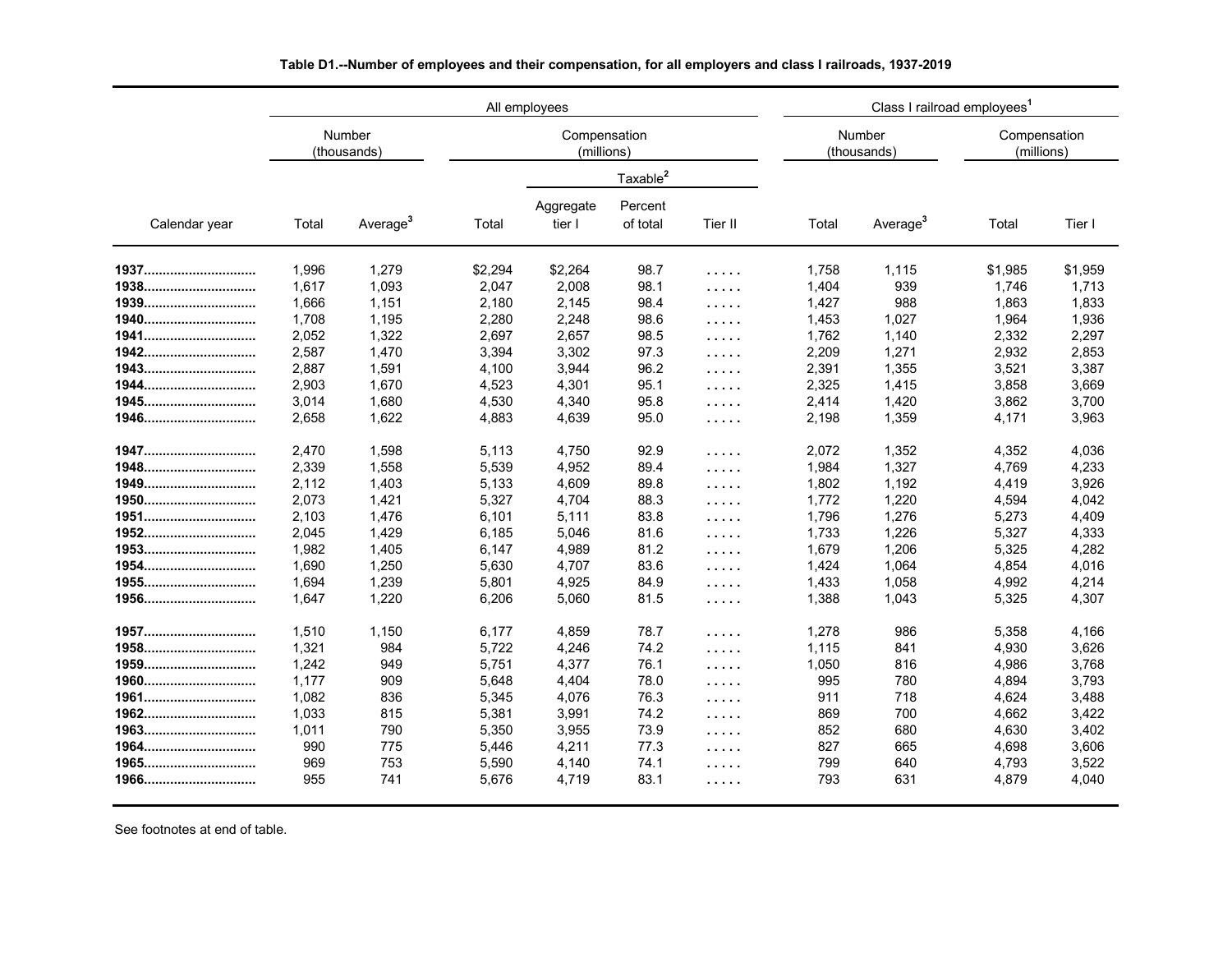|               | All employees |                       |         |                            |                      |                                    |       | Class I railroad employees <sup>1</sup> |                            |         |  |  |  |
|---------------|---------------|-----------------------|---------|----------------------------|----------------------|------------------------------------|-------|-----------------------------------------|----------------------------|---------|--|--|--|
|               |               | Number<br>(thousands) |         | Compensation<br>(millions) |                      |                                    |       | Number<br>(thousands)                   | Compensation<br>(millions) |         |  |  |  |
|               |               |                       |         |                            | Taxable <sup>2</sup> |                                    |       |                                         |                            |         |  |  |  |
| Calendar year | Total         | Average <sup>3</sup>  | Total   | Aggregate<br>tier I        | Percent<br>of total  | Tier II                            | Total | Average <sup>3</sup>                    | Total                      | Tier I  |  |  |  |
| 1967          | 911           | 713                   | \$5,734 | \$4,613                    | 80.4                 | .                                  | 767   | 610                                     | \$4,934                    | \$3,954 |  |  |  |
| 1968          | 879           | 683                   | 5,878   | 5,000                      | 85.1                 | .                                  | 747   | 591                                     | 5,111                      | 4,338   |  |  |  |
| 1969          | 865           | 659                   | 6,092   | 4,966                      | 81.5                 | .                                  | 742   | 578                                     | 5,363                      | 4,354   |  |  |  |
| 1970          | 825           | 640                   | 6,281   | 4,896                      | 77.9                 | .                                  | 719   | 566                                     | 5,557                      | 4,319   |  |  |  |
| 1971          | 774           | 611                   | 6,602   | 4,830                      | 73.2                 | 1.1.1.1                            | 680   | 544                                     | 5,895                      | 4,300   |  |  |  |
| 1972          | 737           | 589                   | 7,156   | 5,350                      | 74.8                 | $\sim$ $\sim$ $\sim$ $\sim$ $\sim$ | 652   | 527                                     | 6,435                      | 4,792   |  |  |  |
| 1973          | 726           | 584                   | 7,936   | 6,265                      | 78.9                 | $\sim$ $\sim$ $\sim$ $\sim$ $\sim$ | 645   | 524                                     | 7,134                      | 5,635   |  |  |  |
| 1974          | 739           | 592                   | 8,399   | 7,271                      | 86.6                 | .                                  | 661   | 533                                     | 7,576                      | 6,570   |  |  |  |
| 1975          | 678           | 548                   | 8,346   | 7,112                      | 85.2                 | $\sim$ $\sim$ $\sim$ $\sim$ $\sim$ | 609   | 497                                     | 7,563                      | 6,478   |  |  |  |
| 1976          | 661           | 540                   | 9,262   | 7,848                      | 84.7                 | .                                  | 606   | 496                                     | 8,494                      | 7,238   |  |  |  |
| 1977          | 655           | 546                   | 10,038  | 8,495                      | 84.6                 | .                                  | 602   | 503                                     | 9.224                      | 7,854   |  |  |  |
| 1978          | 667           | 542                   | 10,938  | 9,020                      | 82.5                 | .                                  | 602   | 491                                     | 9,909                      | 8,203   |  |  |  |
| 1979          | 675           | 554                   | 12,472  | 11,168                     | 89.5                 | \$10,120                           | 610   | 503                                     | 11,300                     | 10,183  |  |  |  |
| 1980          | 636           | 532                   | 13,129  | 11,870                     | 90.4                 | 10,520                             | 568   | 480                                     | 11,784                     | 10,804  |  |  |  |
| 1981          | 603           | 503                   | 13,368  | 12,402                     | 92.8                 | 10,849                             | 545   | 457                                     | 12,106                     | 11,338  |  |  |  |
| 1982          | 555           | 440                   | 12,501  | 11,797                     | 94.4                 | 10,332                             | 498   | 398                                     | 11,354                     | 10,715  |  |  |  |
| 1983          | 497           | 395                   | 12,349  | 11,724                     | 94.9                 | 10,257                             | 428   | 343                                     | 10,797                     | 10,250  |  |  |  |
| 1984          | 474           | 395                   | 12,949  | 12,346                     | 95.3                 | 10,783                             | 411   | 345                                     | 11,421                     | 10,890  |  |  |  |
| 1985          | 452           | 372                   | 12,736  | 12,117                     | 95.1                 | 10,807                             | 384   | 323                                     | 11,138                     | 10,597  |  |  |  |
| 1986          | 423           | 342                   | 12,496  | 11,958                     | 95.7                 | 10,687                             | 358   | 293                                     | 10,830                     | 10,364  |  |  |  |
| 1987          | 400           | 320                   | 12,529  | 11,881                     | 94.8                 | 10,481                             | 335   | 271                                     | 10.707                     | 10,154  |  |  |  |
| 1988          | 374           | 312                   | 12,193  | 11,660                     | 95.6                 | 10,264                             | 306   | 258                                     | 10,260                     | 9,810   |  |  |  |
| 1989          | 355           | 308                   | 12,128  | 11,513                     | 94.9                 | 10,262                             | 288   | 251                                     | 10,057                     | 9,547   |  |  |  |
| 1990          | 341           | 296                   | 11,828  | 11,377                     | 96.2                 | 10,221                             | 275   | 241                                     | 9,696                      | 9,326   |  |  |  |
| 1991          | 327           | 285                   | 12,032  | 11,560                     | 96.1                 | 10,328                             | 265   | 231                                     | 9,918                      | 9,528   |  |  |  |
| 1992          | 318           | 276                   | 12,696  | 11,896                     | 93.7                 | 10,573                             | 256   | 223                                     | 10,453                     | 9,794   |  |  |  |
| 1993          | 310           | 271                   | 12,420  | 11,716                     | 94.3                 | 10,490                             | 248   | 217                                     | 10,189                     | 9,611   |  |  |  |
| 1994          | 305           | 266                   | 12,490  | 11,884                     | 95.1                 | 10,664                             | 245   | 214                                     | 10,210                     | 9,715   |  |  |  |
| 1995          | 298           | 265                   | 12,551  | 11,913                     | 94.9                 | 10,641                             | 238   | 212                                     | 10,200                     | 9,682   |  |  |  |
| 1996          | 290           | 257                   | 12,880  | 12,221                     | 94.9                 | 10,851                             | 231   | 205                                     | 10,474                     | 9,938   |  |  |  |

**Table D1.--Number of employees and their compensation, for all employers and class I railroads, 1937-2019 - Continued**

See footnotes at end of table.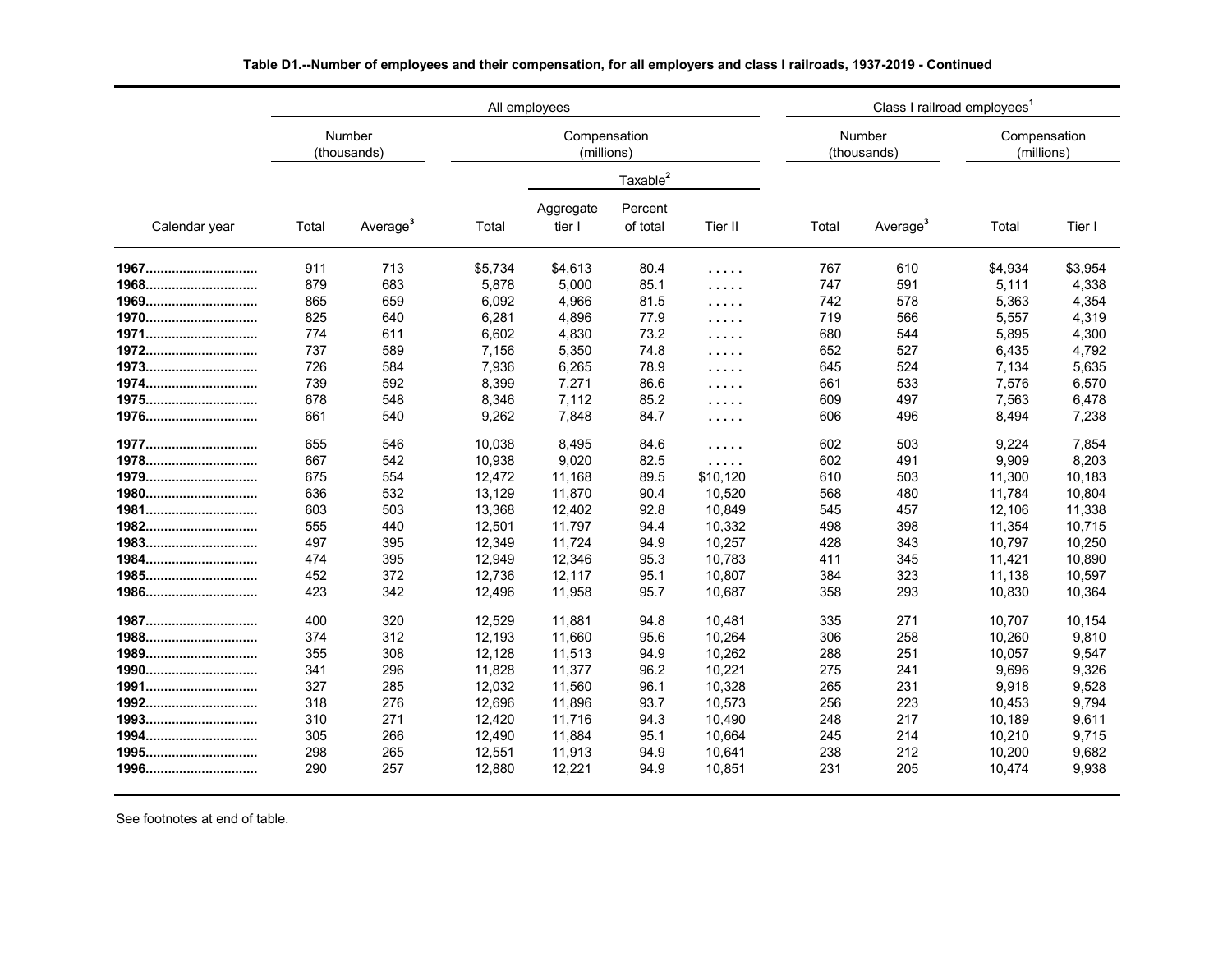|               |       |                       |          | All employees              |                      | Class I railroad employees <sup>1</sup> |       |                       |                            |          |
|---------------|-------|-----------------------|----------|----------------------------|----------------------|-----------------------------------------|-------|-----------------------|----------------------------|----------|
|               |       | Number<br>(thousands) |          | Compensation<br>(millions) |                      |                                         |       | Number<br>(thousands) | Compensation<br>(millions) |          |
|               |       |                       |          |                            | Taxable <sup>2</sup> |                                         |       |                       |                            |          |
| Calendar year | Total | Average <sup>3</sup>  | Total    | Aggregate<br>tier I        | Percent<br>of total  | Tier II                                 | Total | Average <sup>3</sup>  | Total                      | Tier I   |
| 1997          | 287   | 253                   | \$13,149 | \$12,505                   | 95.1                 | \$11,146                                | 229   | 201                   | \$10,669                   | \$10,146 |
| 1998          | 295   | 256                   | 14.062   | 13,161                     | 93.6                 | 11,721                                  | 236   | 205                   | 11,496                     | 10.760   |
| 1999          | 291   | 256                   | 14,170   | 13,321                     | 94.0                 | 12,043                                  | 232   | 204                   | 11,521                     | 10,830   |
| 2000          | 283   | 246                   | 14,014   | 13,358                     | 95.3                 | 12,181                                  | 223   | 194                   | 11,191                     | 10,667   |
| 2001          | 271   | 238                   | 13,704   | 13,244                     | 96.6                 | 12,176                                  | 212   | 186                   | 10,886                     | 10,521   |
| 2002          | 263   | 229                   | 13,562   | 13,112                     | 96.7                 | 12,129                                  | 207   | 179                   | 10,825                     | 10,467   |
| 2003          | 255   | 225                   | 13,877   | 13,261                     | 95.6                 | 12,212                                  | 199   | 175                   | 10,930                     | 10,445   |
| 2004          | 259   | 227                   | 14,603   | 13,870                     | 95.0                 | 12,670                                  | 202   | 176                   | 11,548                     | 10,969   |
| 2005          | 263   | 232                   | 15,416   | 14,564                     | 94.5                 | 13,334                                  | 207   | 181                   | 12,263                     | 11,586   |
| 2006          | 269   | 236                   | 16,152   | 15,032                     | 93.1                 | 13,859                                  | 211   | 185                   | 12,841                     | 11,951   |
| 2007          | 267   | 237                   | 16,839   | 15,618                     | 92.7                 | 14,427                                  | 209   | 185                   | 13,295                     | 12,331   |
| 2008          | 265   | 235                   | 17,898   | 16,202                     | 90.5                 | 14,996                                  | 206   | 183                   | 14,063                     | 12,731   |
| 2009          | 251   | 223                   | 16.211   | 15,341                     | 94.6                 | 14.280                                  | 195   | 172                   | 12.655                     | 11.977   |
| 2010          | 247   | 221                   | 16,258   | 15,439                     | 95.0                 | 14,386                                  | 194   | 172                   | 12,800                     | 12,155   |
| 2011          | 258   | 229                   | 17,857   | 16,572                     | 92.8                 | 15,264                                  | 203   | 179                   | 14,160                     | 13,141   |
| 2012          | 259   | 234                   | 19,523   | 17,350                     | 88.9                 | 16,077                                  | 202   | 183                   | 15,477                     | 13,755   |
| 2013          | 260   | 237                   | 18,717   | 17,772                     | 95.0                 | 16,477                                  | 202   | 184                   | 14,757                     | 14,012   |
| 2014          | 270   | 242                   | 20.700   | 19,217                     | 92.8                 | 17,683                                  | 211   | 187                   | 16,280                     | 15,114   |
| 2015          | 272   | 247                   | 21,360   | 19,993                     | 93.6                 | 18,379                                  | 210   | 190                   | 16,767                     | 15,694   |
| 2016          | 253   | 231                   | 19,505   | 18,319                     | 93.9                 | 16,923                                  | 192   | 174                   | 14,871                     | 13,966   |
| 2017          | 247   | 225                   | 19,691   | 18,511                     | 94.0                 | 17,234                                  | 185   | 168                   | 14,859                     | 13,969   |
| 2018          | 249   | 224                   | 20,677   | 19,661                     | 95.1                 | 18,050                                  | 185   | 167                   | 15,715                     | 14,942   |
| 2019          | 239   | 217                   | 20.184   | 19.181                     | 95.0                 | 17.734                                  | 176   | 159                   | 15,059                     | 14,310   |

**Table D1.--Number of employees and their compensation, for all employers and class I railroads, 1937-2019 - Continued**

<sup>1</sup> Class I railroad employers include Class I line-hauls and National Railroad Passenger Corporation (Amtrak).

 $^2$  Tier I and Tier II taxable payrolls had equal monthly earnings bases through 1978. Bases became annual in 1985. Beginning in 1982, Tier I payroll includes miscellaneous compensation.

<sup>3</sup> Average of 12 mid-monthly figures.

NOTE.--Compensation data revised to include delayed reports. Compensation for the past five years is revised to reflect updated reports from railroad employers.<br>Average employment and total compensation based on Surface Tr NOTE.--Compensation data revised to include delayed reports. Compensation for the past five years is revised to reflect updated reports from railroad employers. compensation not reported to the STB.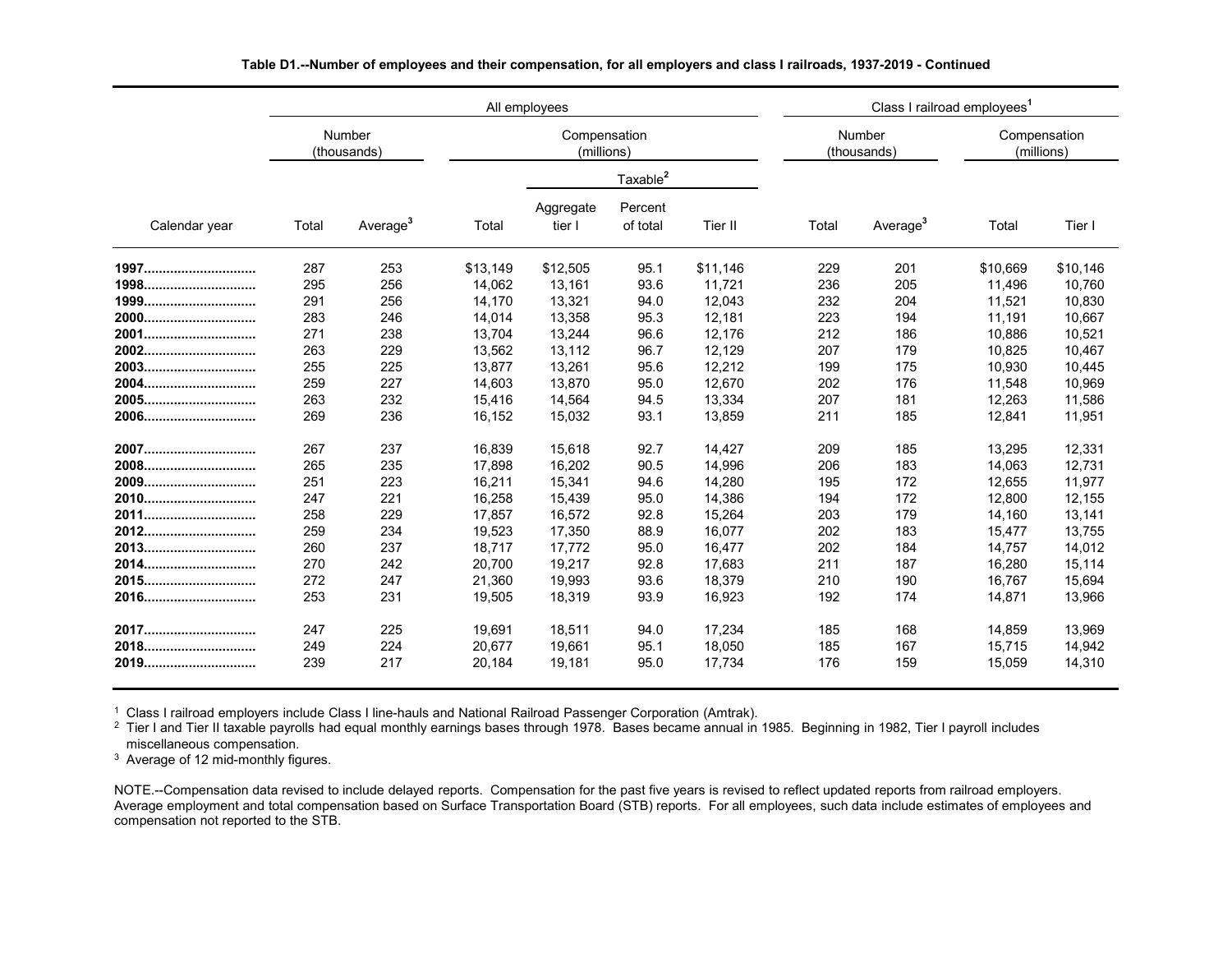|      | Number by employment status |                        |             |                            |            |                |  |  |  |  |  |
|------|-----------------------------|------------------------|-------------|----------------------------|------------|----------------|--|--|--|--|--|
|      |                             | In service during year | Separated   | In service<br>in following | <b>New</b> |                |  |  |  |  |  |
| Year | Total <sup>1</sup>          | Females                | during year | year                       | entrants   | Reentrants     |  |  |  |  |  |
|      | 341                         | 29                     | 28          | 313                        | 14         | Δ              |  |  |  |  |  |
|      | 327                         | 28                     | 23          | 304                        | 10         |                |  |  |  |  |  |
|      | 318                         | 28                     | 25          | 293                        | 11         | Δ              |  |  |  |  |  |
|      | 310                         | 27                     | 23          | 286                        | 13         | 4              |  |  |  |  |  |
|      | 305                         | 27                     | 21          | 283                        | 15         | 3              |  |  |  |  |  |
|      | 298                         | 26                     | 22          | 276                        | 12         | 3              |  |  |  |  |  |
|      | 290                         | 25                     | 21          | 268                        | 12         | $\overline{2}$ |  |  |  |  |  |
|      | 287                         | 25                     | 19          | 268                        | 17         | $\overline{2}$ |  |  |  |  |  |
|      | 295                         | 26                     | 21          | 274                        | 24         | $\overline{2}$ |  |  |  |  |  |
|      | 291                         | 24                     | 23          | 267                        | 15         | 3              |  |  |  |  |  |
|      | 283                         | 26                     | 24          | 259                        | 15         | 2              |  |  |  |  |  |
|      | 271                         | 25                     | 21          | 249                        | 10         | $\overline{2}$ |  |  |  |  |  |
|      | 263                         | 24                     | 23          | 240                        | 11         | $\overline{c}$ |  |  |  |  |  |
|      | 255                         | 23                     | 20          | 235                        | 13         | $\overline{2}$ |  |  |  |  |  |
|      | 259                         | 23                     | 20          | 239                        | 22         | $\overline{2}$ |  |  |  |  |  |
|      | 263                         | 23                     | 19          | 244                        | 23         | $\overline{2}$ |  |  |  |  |  |
|      | 269                         | 23                     | 21          | 248                        | 23         | $\overline{2}$ |  |  |  |  |  |
|      | 267                         | 23                     | 22          | 246                        | 18         | $\overline{2}$ |  |  |  |  |  |
|      | 265                         | 23                     | 22          | 244                        | 18         | 2              |  |  |  |  |  |
|      | 251                         | 23                     | 19          | 232                        | 6          | 1              |  |  |  |  |  |
|      | 247                         | 23                     | 17          | 230                        | 13         | 2              |  |  |  |  |  |
|      | 258                         | 23                     | 19          | 239                        | 25         | 2              |  |  |  |  |  |
|      | 259                         | 23                     | 19          | 240                        | 19         |                |  |  |  |  |  |
|      | 260                         | 24                     | 19          | 242                        | 19         |                |  |  |  |  |  |
|      | 270                         | 25                     | 20          | 250                        | 27         | 2              |  |  |  |  |  |
|      | 272                         | 25                     | 27          | 245                        | 20         |                |  |  |  |  |  |
| 2016 | 253                         | 24                     | 22          | 231                        | 7          |                |  |  |  |  |  |
|      | 247                         | 24                     | 21          | 225                        | 12         | 3              |  |  |  |  |  |
|      | 249<br>23                   |                        | 22          | 227                        | 21         | 2              |  |  |  |  |  |
| 2019 | 239                         | 22                     | (2)         | (2)                        | 10         |                |  |  |  |  |  |

**Table D2.--Employees, by employment status, 1990-2019 (In thousands)**

<sup>1</sup> Includes employees whose sex was not reported.

<sup>2</sup> Not available.

NOTE.--Employees separated represent employees (including those who died or retired) who worked in a year but not in the following year; new entrants are employees with no previous railroad service and reentrants are those who returned to railroad service after an absence of at least one calendar year.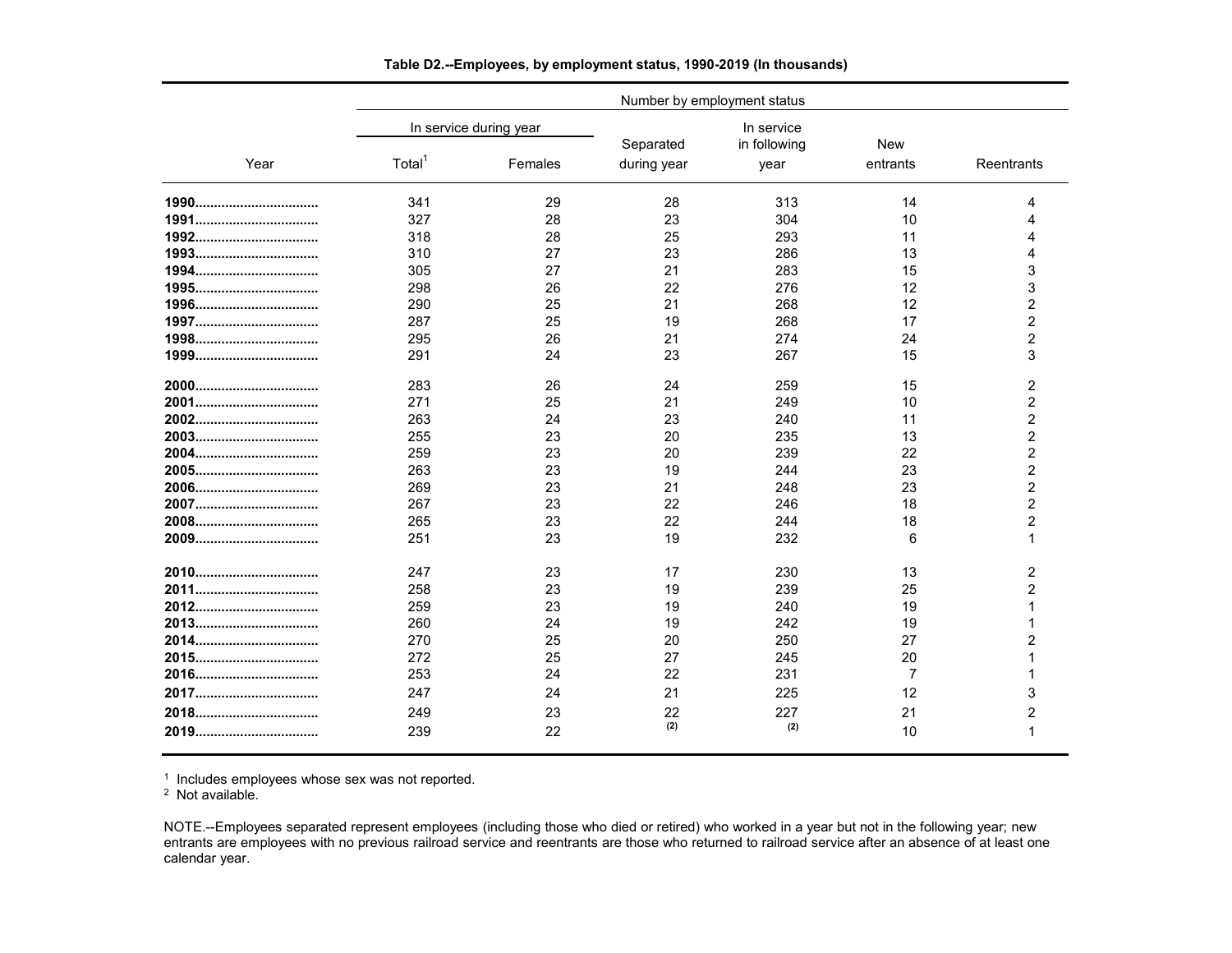| Table D3.--Employees and averages of months of service and creditable compensation, for all types of employer and |  |
|-------------------------------------------------------------------------------------------------------------------|--|
| for class I railroads, 2010-2019                                                                                  |  |
|                                                                                                                   |  |

|                           |             |                      | All employees                      |          | Employees with 12 months of service |                                    |          |  |  |  |
|---------------------------|-------------|----------------------|------------------------------------|----------|-------------------------------------|------------------------------------|----------|--|--|--|
|                           | Number      | Average<br>months of | Average creditable<br>compensation |          | Number                              | Average creditable<br>compensation |          |  |  |  |
|                           | (thousands) | service              | Per month                          | In year  | (thousands)                         | Per month                          | In year  |  |  |  |
| ALL TYPES OF EMPLOYER     |             |                      |                                    |          |                                     |                                    |          |  |  |  |
|                           | 247         | 10.9                 | \$5,652                            | \$61,549 | 195                                 | \$5,790                            | \$69,477 |  |  |  |
|                           | 258         | 10.9                 | 5,845                              | 63,482   | 203                                 | 6,000                              | 72,001   |  |  |  |
|                           | 259         | 11.0                 | 5,986                              | 66,091   | 210                                 | 6,122                              | 73,461   |  |  |  |
|                           | 260         | 11.0                 | 6,134                              | 67,416   | 210                                 | 6,269                              | 75,228   |  |  |  |
|                           | 270         | 11.2                 | 6,493                              | 70,203   | 213                                 | 6,658                              | 79,894   |  |  |  |
|                           | 272         | 11.0                 | 6,631                              | 72,685   | 215                                 | 6,801                              | 81,616   |  |  |  |
|                           | 253         | 10.9                 | 6,524                              | 71,428   | 203                                 | 6,651                              | 79,814   |  |  |  |
|                           | 247         | 10.9                 | 6,761                              | 73,996   | 197                                 | 6,878                              | 82,535   |  |  |  |
|                           | 249         | 10.8                 | 7,212                              | 78,031   | 195                                 | 7,396                              | 88,747   |  |  |  |
|                           | 239         | 10.9                 | 7,263                              | 79,394   | 189                                 | 7,435                              | 89,221   |  |  |  |
| <b>CLASS I RAILROADS1</b> |             |                      |                                    |          |                                     |                                    |          |  |  |  |
|                           | 194         | 10.9                 | \$5,666                            | \$61,856 | 153                                 | \$5,800                            | \$69,598 |  |  |  |
|                           | 203         | 10.9                 | 5,879                              | 63,870   | 160                                 | 6,029                              | 72,349   |  |  |  |
|                           | 202         | 11.1                 | 6,036                              | 67,053   | 166                                 | 6,154                              | 73,852   |  |  |  |
|                           | 202         | 11.0                 | 6,188                              | 68,368   | 164                                 | 6,309                              | 75,703   |  |  |  |
|                           | 211         | 11.2                 | 6,543                              | 70,853   | 164                                 | 6,697                              | 80,368   |  |  |  |
|                           | 210         | 11.0                 | 6,685                              | 73,607   | 167                                 | 6,845                              | 82,141   |  |  |  |
|                           | 192         | 11.0                 | 6,533                              | 71,682   | 155                                 | 6,642                              | 79,708   |  |  |  |
|                           | 185         | 11.0                 | 6,758                              | 74,310   | 149                                 | 6,855                              | 82,263   |  |  |  |
|                           | 186         | 10.9                 | 7,297                              | 79,240   | 147                                 | 7,457                              | 89,492   |  |  |  |
|                           | 176         | 11.0                 | 7,324                              | 80,267   | 140                                 | 7,481                              | 89,775   |  |  |  |
|                           |             |                      |                                    |          |                                     |                                    |          |  |  |  |

 $^{\text{1}}$  Class I railroads include Class I line-hauls and National Railroad Passenger Corporation (Amtrak).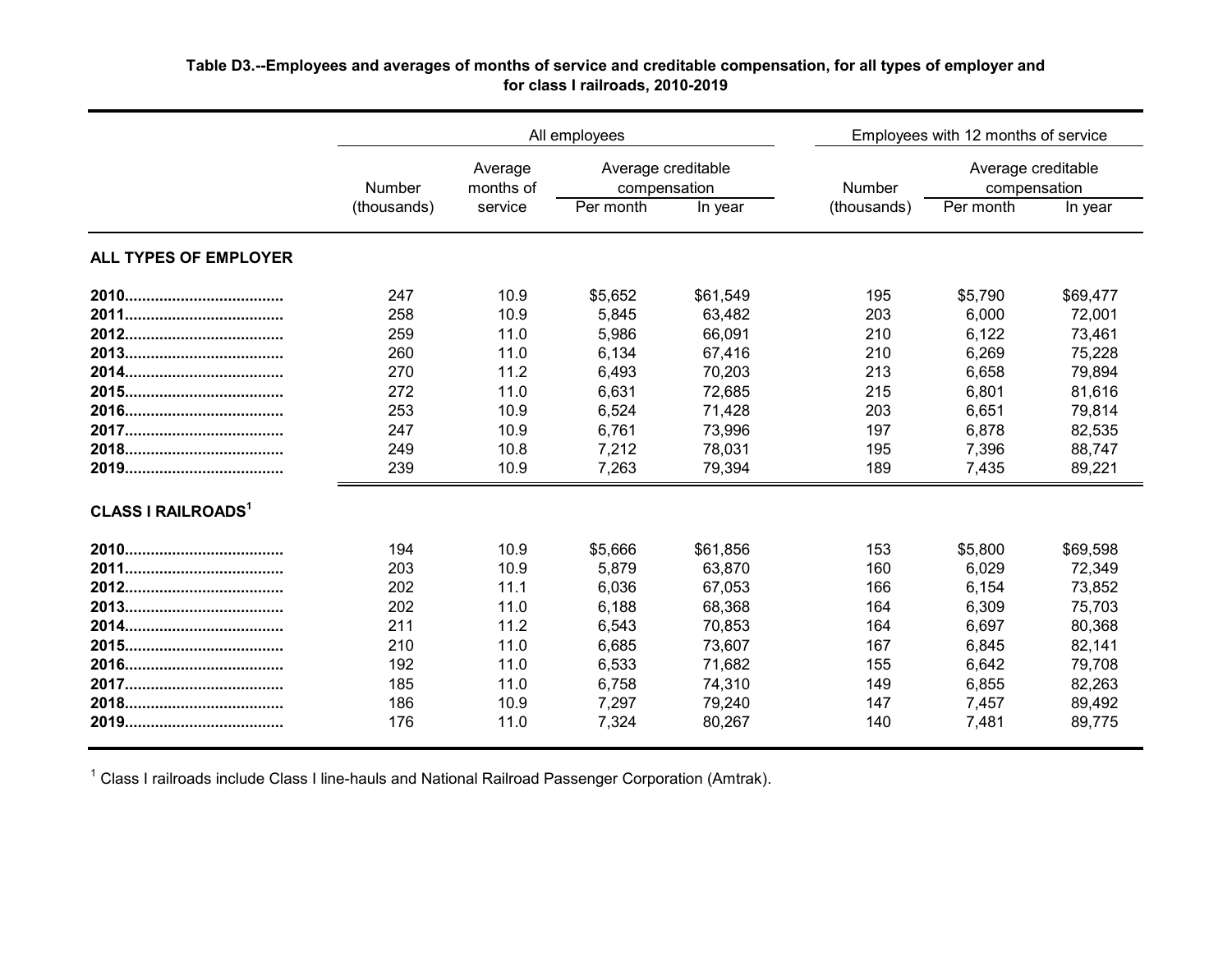|                                  |        | Completed years of service |                |                           |        |          |                |          |                |             |  |  |  |
|----------------------------------|--------|----------------------------|----------------|---------------------------|--------|----------|----------------|----------|----------------|-------------|--|--|--|
|                                  |        | Total                      |                | Less than 10 <sup>1</sup> |        | 10 to 19 |                | 20 to 29 |                | 30 and over |  |  |  |
|                                  | Number | Percent                    | Number         | Percent                   | Number | Percent  | Number         | Percent  | Number         | Percent     |  |  |  |
| <b>ALL EMPLOYEES</b>             |        |                            |                |                           |        |          |                |          |                |             |  |  |  |
|                                  | 247    | 100                        | 107            | 43                        | 58     | 23       | 29             | 12       | 54             | 22          |  |  |  |
|                                  | 258    | 100                        | 122            | 48                        | 59     | 23       | 27             | 10       | 49             | 19          |  |  |  |
|                                  | 259    | 100                        | 128            | 50                        | 60     | 23       | 26             | 10       | 44             | 17          |  |  |  |
|                                  | 260    | 100                        | 132            | 51                        | 63     | 24       | 26             | 10       | 39             | 15          |  |  |  |
|                                  | 270    | 100                        | 140            | 51                        | 68     | 26       | 28             | 10       | 35             | 13          |  |  |  |
|                                  | 272    | 100                        | 139            | 51                        | 74     | 27       | 29             | 11       | 29             | 11          |  |  |  |
|                                  | 253    | 100                        | 120            | 48                        | 78     | 31       | 31             | 13       | 24             | 9           |  |  |  |
|                                  | 247    | 100                        | 115            | 46                        | 79     | 32       | 34             | 14       | 19             | 8           |  |  |  |
|                                  | 249    | 100                        | 118            | 48                        | 77     | 31       | 38             | 15       | 16             | 6           |  |  |  |
|                                  | 239    | 100                        | 112            | 47                        | 74     | 31       | 39             | 16       | 14             | 6           |  |  |  |
| <b>EMPLOYEES AGE 60 OR OLDER</b> |        |                            |                |                           |        |          |                |          |                |             |  |  |  |
|                                  | 22     | 100                        | 2              | 8                         | 3      | 14       | 4              | 18       | 13             | 59          |  |  |  |
|                                  | 23     | 100                        | $\overline{2}$ | 9                         | 3      | 15       | 4              | 18       | 13             | 58          |  |  |  |
|                                  | 23     | 100                        | $\overline{2}$ | 9                         | 4      | 17       | Δ              | 18       | 13             | 56          |  |  |  |
|                                  | 24     | 100                        | $\overline{2}$ | 10                        | 4      | 18       |                | 19       | 13             | 54          |  |  |  |
|                                  | 25     | 100                        | $\overline{2}$ | 10                        | 5      | 19       | 5              | 19       | 13             | 52          |  |  |  |
|                                  | 25     | 100                        | $\overline{2}$ | 10                        | 5      | 21       | 5              | 20       | 12             | 50          |  |  |  |
|                                  | 24     | 100                        | 2              | 10                        | 6      | 24       | 5              | 21       | 11             | 45          |  |  |  |
|                                  | 24     | 100                        | $\overline{2}$ | 10                        | 6      | 25       | 6              | 24       | 10             | 40          |  |  |  |
|                                  | 23     | 100                        | $\overline{2}$ | 11                        | 6      | 26       | 6              | 27       | 8              | 35          |  |  |  |
|                                  | 22     | 100                        | 3              | 12                        | 6      | 27       | $\overline{7}$ | 30       | $\overline{7}$ | 32          |  |  |  |

## **Table D4.--All employees and employees age 60 or older, by completed years of service, 2010-2019 (In thousands)**

 $^\text{1}$  Calendar year 2019 total includes approximately 56,000 employees with five or more years of service after calendar year 1995.

NOTE.--Detail may not add to totals due to rounding.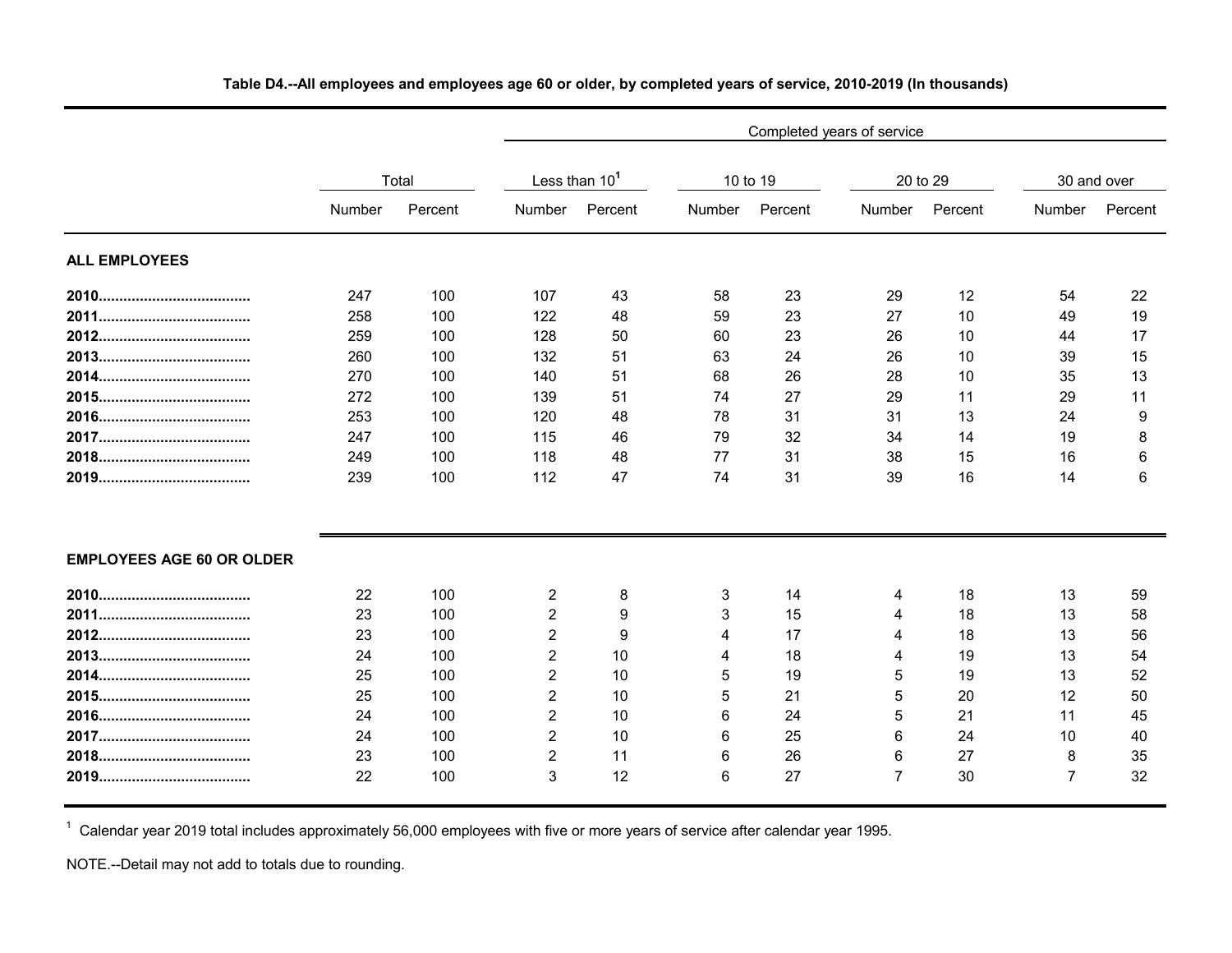|                                      |                    |                             |                                           |                  | Number of employees by amount of average creditable<br>compensation per month of service |                  |                       |                      |                                    |        |        |
|--------------------------------------|--------------------|-----------------------------|-------------------------------------------|------------------|------------------------------------------------------------------------------------------|------------------|-----------------------|----------------------|------------------------------------|--------|--------|
| Type of employer                     | Total <sup>1</sup> | Number of employees<br>Male | Average<br>months of<br>Female<br>service | All<br>employees | Employees<br>with 12<br>months of<br>service                                             | Under<br>\$5,400 | $$5,400-$<br>6,599.99 | \$6,600-<br>8,099.99 | $$8,100-$<br>11,074.99 \$11,075.00 |        |        |
|                                      |                    |                             |                                           |                  |                                                                                          |                  |                       |                      |                                    |        |        |
| Class I line-haul railroads          | 155,262            | 145,746                     | 9,505                                     | 11.0             | \$7,357                                                                                  | \$7,520          | 28,705                | 38,297               | 38,245                             | 39,427 | 10,588 |
| Non-Class I line-haul railroads and  |                    |                             |                                           |                  |                                                                                          |                  |                       |                      |                                    |        |        |
| switching & terminal companies       | 23,692             | 21,311                      | 1,633                                     | 10.4             | 5,925                                                                                    | 6,201            | 11,060                | 5,485                | 3,728                              | 2,423  | 996    |
| Commuter railroads <sup>2</sup>      | 50,029             | 40,872                      | 9,135                                     | 11.1             | 7,596                                                                                    | 7,720            | 10,879                | 9,895                | 9,895                              | 12,407 | 6,953  |
|                                      | 2,523              | 2,389                       | 131                                       | 10.9             | 5,725                                                                                    | 5,864            | 1,510                 | 468                  | 258                                | 152    | 135    |
|                                      | 2,342              | 1,600                       | 696                                       | 10.5             | 7,800                                                                                    | 8,236            | 747                   | 217                  | 207                                | 472    | 699    |
| Miscellaneous employers <sup>3</sup> | 4,989              | 3,665                       | 1,307                                     | 10.7             | 7,569                                                                                    | 7,709            | 1,616                 | 684                  | 683                                | 842    | 1,164  |
|                                      | 238,837            | 215,583                     | 22,407                                    | 10.9             | \$7,263                                                                                  | \$7,435          | 54,517                | 55,046               | 53,016                             | 55,723 | 20,535 |

 $^1$  Includes employees whose sex was not reported.<br><sup>2</sup> Includes National Railroad Passenger Corp. (Amtrak).<br><sup>3</sup> Includes lessor companies, employer associations and miscellaneous carrier affiliates.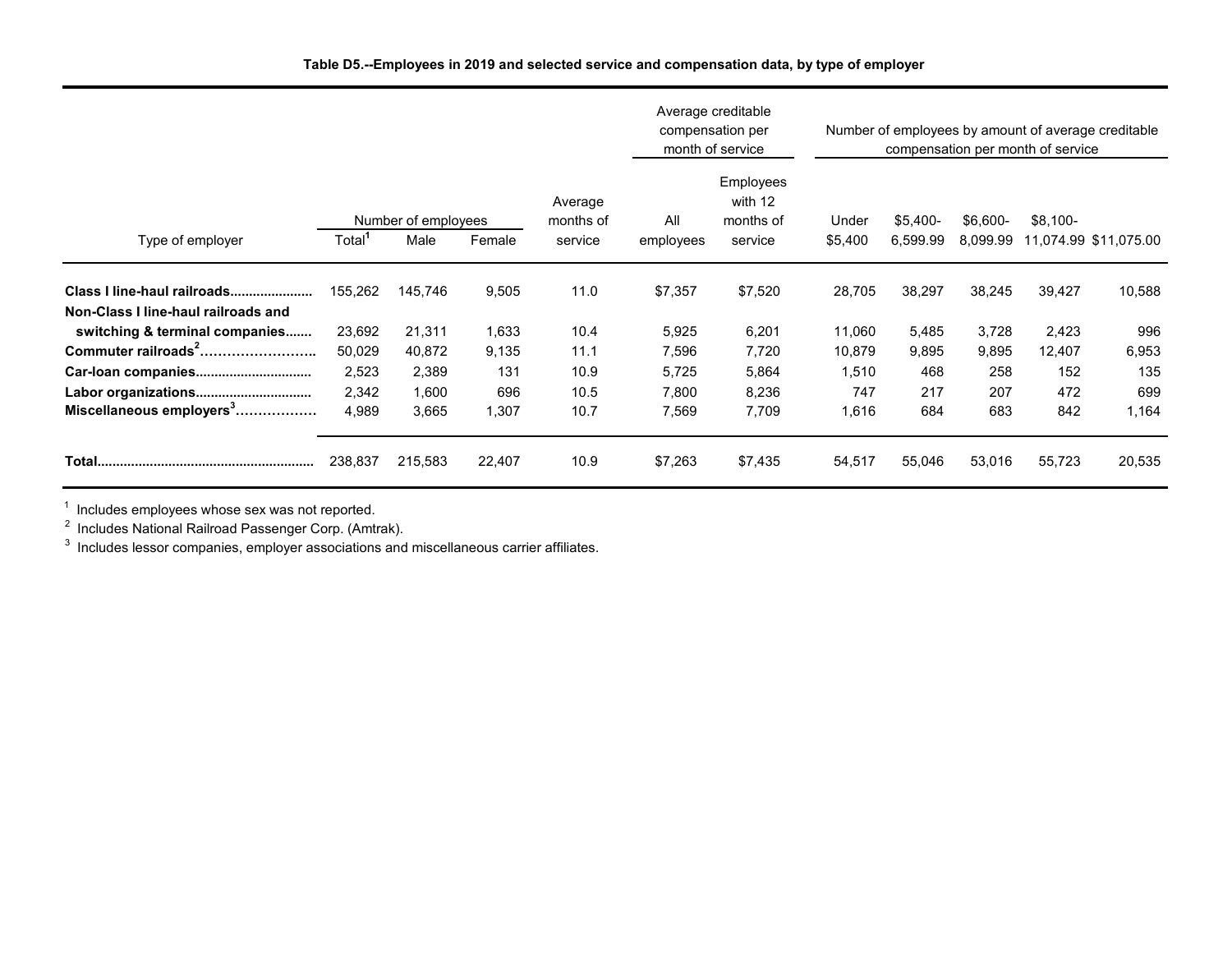#### **Table D6.--All employees, new entrants, employees qualified for RUIA benefits, and related data, by employer, 2019**

|                                               |              | All employees                           |                                                         |                                   |          | New entrants                      | Creditable compensation (thousands) |              |             |  |
|-----------------------------------------------|--------------|-----------------------------------------|---------------------------------------------------------|-----------------------------------|----------|-----------------------------------|-------------------------------------|--------------|-------------|--|
| Type or name of employer                      | Total        | With 12 months<br>of service<br>in 2019 | With<br>sufficient<br>service for<br><b>RRA</b> annuity | Qualified<br>for RUIA<br>benefits | Total    | Qualified<br>for RUIA<br>benefits | Tier I                              | Tier II      | <b>RUIA</b> |  |
| <b>TYPE OF EMPLOYER</b>                       |              |                                         |                                                         |                                   |          |                                   |                                     |              |             |  |
| Non-Class I line-haul railroads and           | 155,262      | 123,095                                 | 124,979                                                 | 149,781                           | 4,292    | 2,615                             | \$12,530,937                        | \$11,769,171 | \$2,706,284 |  |
|                                               | 23,692       | 17,451                                  | 15,391                                                  | 21,336                            | 2,404    | 1,351                             | 1,462,029                           | 1,407,812    | 383,008     |  |
|                                               | 50,029       | 41.162                                  | 37,005                                                  | 48.178                            | 2,682    | 1.667                             | 4,214,158                           | 3,839,495    | 887.036     |  |
|                                               | 2,523        | 2,010                                   | 1,314                                                   | 2,406                             | 204      | 134                               | 157,728                             | 151,978      | 43,735      |  |
|                                               | 2,342        | 1,789                                   | 1,667                                                   | 1,955                             | 189      | 70                                | 191,653                             | 161,741      | 35,251      |  |
|                                               | 4,989        | 3,896                                   | 2,939                                                   | 4,715                             | 502      | 356                               | 405,835                             | 359,074      | 84,245      |  |
|                                               | 238,837      | 189,403                                 | 183,295                                                 | 228,371                           | 10,273   | 6,193                             | \$18,962,340                        | \$17,689,269 | \$4,139,560 |  |
| <b>SELECTED EMPLOYERS</b>                     |              |                                         |                                                         |                                   |          |                                   |                                     |              |             |  |
|                                               | 46,425       | 38,716                                  | 36,452                                                  | 45,357                            | 1,226    | 874                               | \$4,023,083                         | \$3,730,822  | \$833,523   |  |
| <b>Canadian National, U.S. Operations</b>     |              |                                         |                                                         |                                   |          |                                   |                                     |              |             |  |
|                                               | 65           | 57                                      | 56                                                      | 64                                | -1       | $\overline{\mathbf{1}}$           | 4,802                               | 4,771        | 1,183       |  |
| Chicago Central and Pacific Railroad Co       | 303          | 250                                     | 230                                                     | 301                               | 9        | 9                                 | 26.695                              | 24,440       | 5,474       |  |
|                                               | 833          | 650                                     | 611                                                     | 808                               | 47       | 36                                | 72,648                              | 66,258       | 14,523      |  |
|                                               | 4,324        | 3,472                                   | 3,235                                                   | 4,240                             | 183      | 147                               | 382,254                             | 350,073      | 77,314      |  |
|                                               | 32           | 23                                      | 26                                                      | 31                                |          | $\cdots$                          | 1,926                               | 1,926        | 558         |  |
| Wisconsin Central Transportation Corp         | 2,494        | 1,993                                   | 1,749                                                   | 2,426                             | 143      | 103                               | 227,620                             | 207,797      | 44,348      |  |
| <b>Canadian Pacific, Soo Line Corporation</b> |              |                                         |                                                         |                                   |          |                                   |                                     |              |             |  |
| Dakota, Minnesota & Eastern Railroad Corp     | 738          | 603                                     | 518                                                     | 697                               | 37       | 16                                | 53,262                              | 51,705       | 12,729      |  |
|                                               | 212          | 167                                     | 178                                                     | 207                               | 13       | 11                                | 14,503                              | 14,170       | 3,778       |  |
|                                               | 2,318        | 1,847                                   | 1,764                                                   | 2,215                             | 108      | 82                                | 201,740                             | 183,526      | 40,206      |  |
|                                               | 21,301       | 17,312                                  | 19,401                                                  | 20,619                            | 414      | 234                               | 1,777,650                           | 1,671,166    | 363,459     |  |
| Kansas City Southern Railway Co               | 3,137        | 2,508                                   | 2,325                                                   | 2,997                             | 190      | 105                               | 244,351                             | 231,140      | 54,536      |  |
|                                               | $\mathbf{1}$ | $\cdots$                                | $\overline{1}$                                          | $\overline{1}$                    | $\cdots$ | $\cdots$                          | 55                                  | 55           | 11          |  |
|                                               | 295          | 233                                     | 176                                                     | 281                               | 32       | 21                                | 23,755                              | 22,318       | 5,094       |  |
| National Railroad Passenger Corp. (Amtrak)    | 20,989       | 16.670                                  | 15,402                                                  | 19,951                            | 1,192    | 682                               | 1,616,286                           | 1,504,044    | 365.153     |  |
|                                               | 27,814       | 20,769                                  | 21,697                                                  | 26,523                            | 1,097    | 505                               | 2,058,823                           | 1,952,933    | 474,529     |  |
|                                               | 44,970       | 34,495                                  | 36,560                                                  | 43,014                            | 792      | 471                               | 3,417,770                           | 3,256,071    | 775,019     |  |

 $^{\text{1}}$  Includes National Railroad Passenger Corp. (Amtrak).

 $^{\rm 2}$  Includes lessor companies, employer associations and miscellaneous carrier affiliates.

NOTE.--Tier I compensation excludes miscellaneous compensation taxable at the tier I tax rate. Beginning with 2017 data, railroads have been classified by the employer's function rather than class since operating revenue data is not available. For a detailed explanation, please see the introduction to this section. The new categories are listed in this table.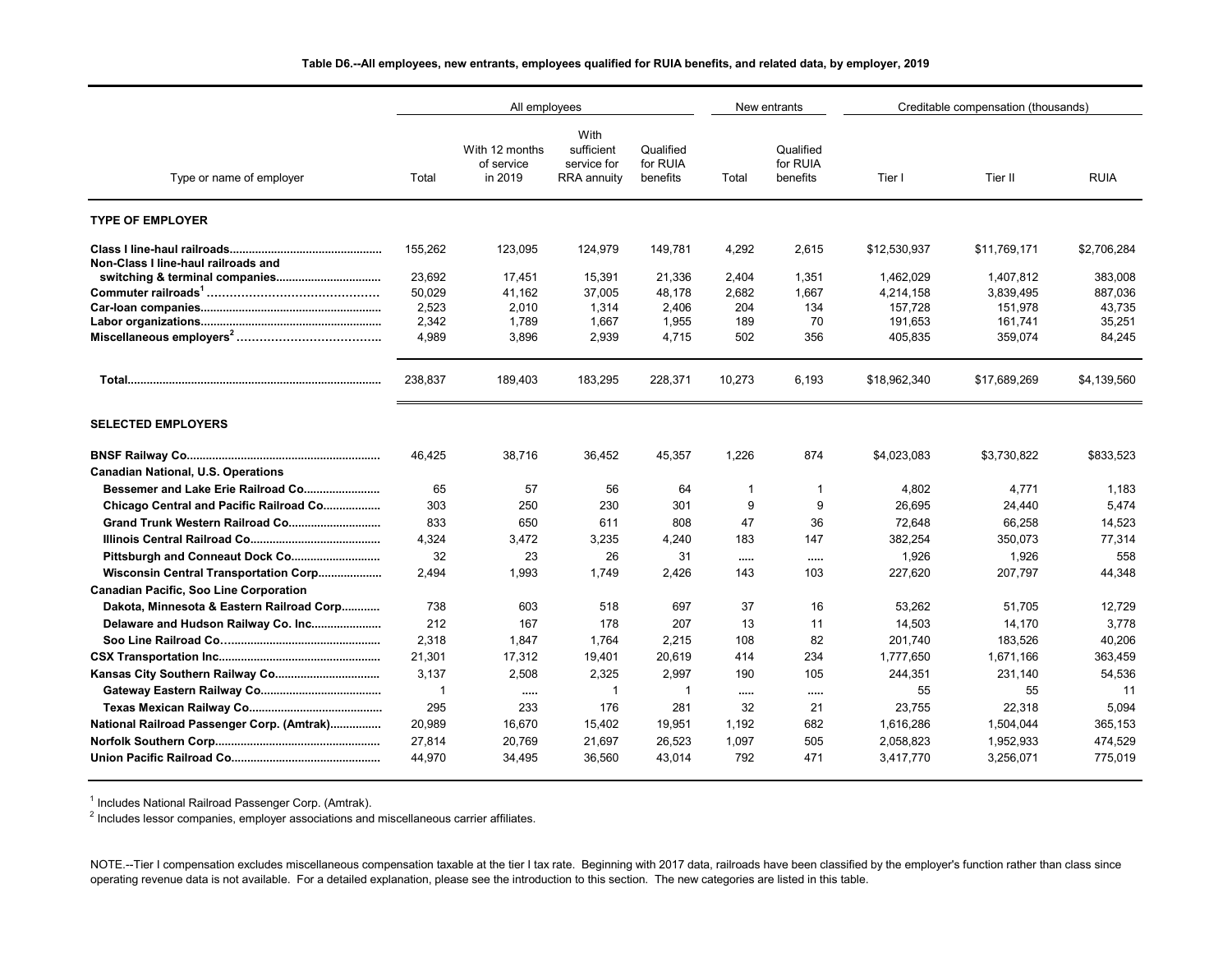|                                      | Amount of creditable compensation |                   |                    |                    |                    |                    |                    |                    |                    |                     |                      |                      |           |
|--------------------------------------|-----------------------------------|-------------------|--------------------|--------------------|--------------------|--------------------|--------------------|--------------------|--------------------|---------------------|----------------------|----------------------|-----------|
| Type of employer                     | Total                             | Under<br>\$29,500 | \$29,500<br>50.999 | \$51,000<br>61.499 | \$61.500<br>67.499 | \$67.500<br>72.999 | \$73,000<br>79.499 | \$79,500<br>85.999 | \$86,000<br>93.499 | \$93,500<br>102.499 | \$102,500<br>113.499 | \$113,500<br>132.899 | \$132,900 |
| Class I line-haul railroads          | 155.262                           | 10,816            | 11,226             | 10,993             | 13,458             | 13,868             | 14,252             | 13,745             | 14,666             | 14,955              | 14,828               | 13,904               | 8,551     |
| Non-Class I line-haul railroads and  |                                   |                   |                    |                    |                    |                    |                    |                    |                    |                     |                      |                      |           |
| switching & terminal companies       | 23,692                            | 4,344             | 3,581              | 3,127              | 2,044              | 2,098              | 2,061              | 1,588              | 1,311              | 1,133               | 804                  | 770                  | 831       |
| Commuter railroads <sup>1</sup>      | 50,029                            | 3,260             | 3,857              | 4,251              | 4,033              | 3,686              | 3,909              | 3,592              | 3,837              | 4,131               | 4,248                | 5,133                | 6,092     |
| Car-loan companies                   | 2.523                             | 258               | 441                | 700                | 298                | 208                | 130                | 107                | 94                 | 62                  | 55                   | 54                   | 116       |
|                                      | 2.342                             | 483               | 179                | 138                | 94                 | 67                 | 89                 | 90                 | 67                 | 96                  | 134                  | 247                  | 658       |
| Miscellaneous employers <sup>2</sup> | 4,989                             | 490               | 643                | 584                | 297                | 248                | 285                | 263                | 266                | 268                 | 262                  | 344                  | 1.039     |
|                                      | 238.837                           | 19,651            | 19,927             | 19,793             | 20,224             | 20,175             | 20,726             | 19,385             | 20,241             | 20,645              | 20,331               | 20,452               | 17,287    |

<sup>1</sup> Includes National Railroad Passenger Corp. (Amtrak).<br><sup>2</sup> Includes lessor companies, employer associations and miscellaneous carrier affiliates.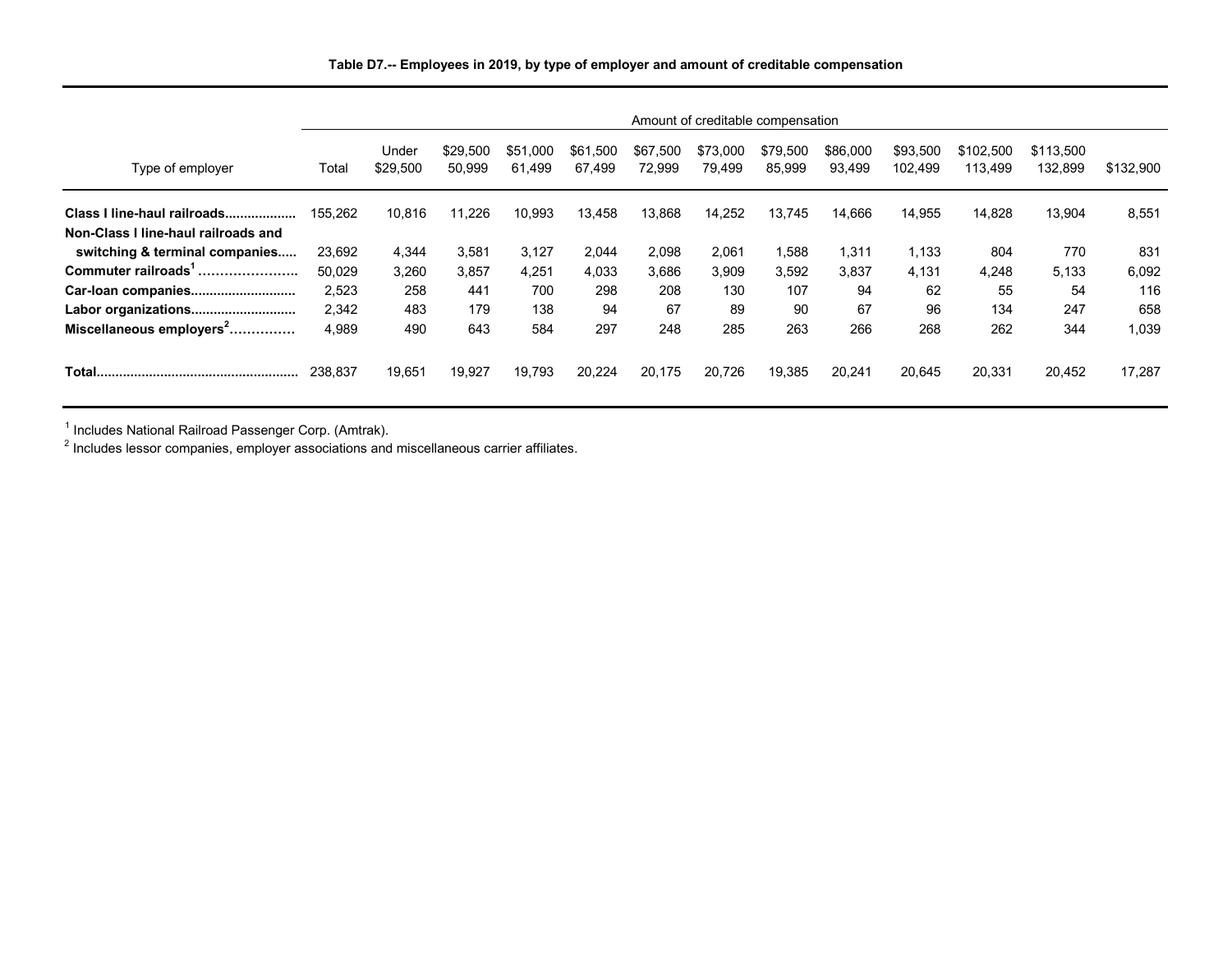|                                      |         | Number of months of service |       |       |       |       |       |       |       |       |       |                |       |
|--------------------------------------|---------|-----------------------------|-------|-------|-------|-------|-------|-------|-------|-------|-------|----------------|-------|
| Type of employer                     | Total   | 12                          | 11    | 10    | 9     | 8     |       | 6     | 5     | 4     | 3     | $\overline{2}$ |       |
| Class I line-haul railroads          | 155,262 | 123,095                     | 5,579 | 4,240 | 3,833 | 2,927 | 2,431 | 2,456 | 2,211 | 2,264 | 1,986 | 2,490          | 1,750 |
| Non-Class I line-haul railroads and  |         |                             |       |       |       |       |       |       |       |       |       |                |       |
| switching & terminal companies       | 23,692  | 17,451                      | 704   | 536   | 516   | 573   | 485   | 513   | 553   | 545   | 581   | 612            | 623   |
| Commuter railroads <sup>1</sup>      | 50,029  | 41,162                      | 1,504 | 1,168 | 924   | 722   | 818   | 665   | 574   | 583   | 611   | 493            | 805   |
| Car-loan companies                   | 2,523   | 2,010                       | 71    | 54    | 54    | 63    | 26    | 58    | 39    | 49    | 29    | 40             | 30    |
| Labor organizations                  | 2,342   | 1,789                       | 49    | 48    | 51    | 39    | 40    | 43    | 53    | 30    | 72    | 47             | 81    |
| Miscellaneous employers <sup>2</sup> | 4,989   | 3,896                       | 121   | 90    | 94    | 117   | 117   | 89    | 106   | 112   | 90    | 94             | 63    |
|                                      | 238,837 | 189,403                     | 8,028 | 6,136 | 5,472 | 4,441 | 3,917 | 3,824 | 3,536 | 3,583 | 3,369 | 3,776          | 3,352 |

**Table D8.--Employees in 2019, by type of employer and months of service**

<sup>1</sup> Includes National Railroad Passenger Corp. (Amtrak).<br><sup>2</sup> Includes lessor companies, employer associations, and miscellaneous carrier affiliates.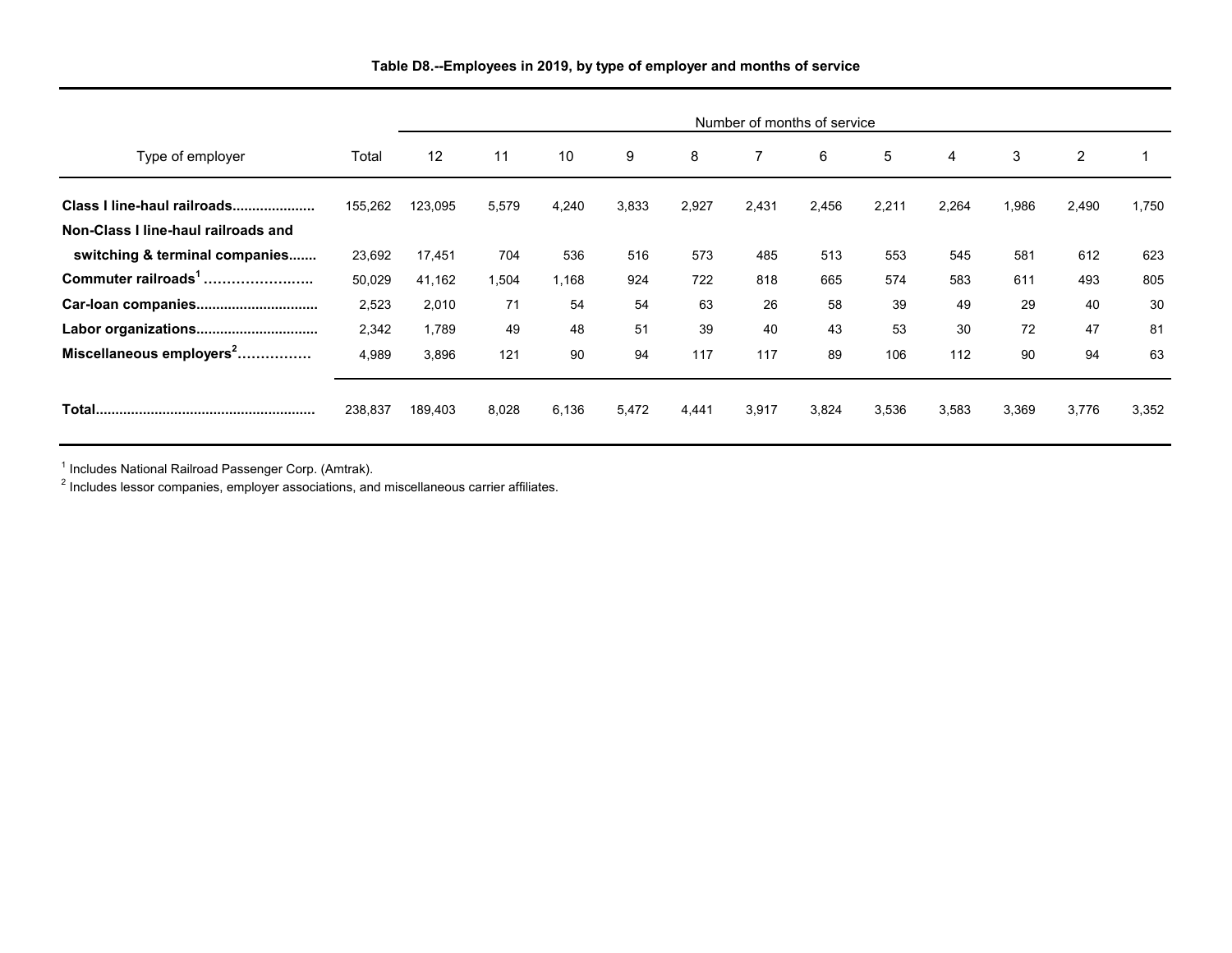|                                 | Completed years of service   |       |        |             |        |          |          |          |          |             |
|---------------------------------|------------------------------|-------|--------|-------------|--------|----------|----------|----------|----------|-------------|
| Creditable compensation         | Total<br>Number <sup>1</sup> | Male  | Female | Less than 5 | 5 to 9 | 10 to 14 | 15 to 19 | 20 to 24 | 25 to 29 | 30 and over |
| Under \$10,000.00               | 7.106                        | 5,597 | 863    | 5,565       | 610    | 395      | 178      | 166      | 53       | 139         |
| $$10.000.00 - $12.499.99$       | 1.870                        | 1.549 | 286    | 1.312       | 191    | 126      | 58       | 69       | 25       | 89          |
| $$12,500.00 - $14,999.99$       | 1.728                        | 1,480 | 211    | 1,200       | 185    | 123      | 54       | 66       | 20       | 80          |
| $$15,000.00 - $17,499.99$       | 1,590                        | 1.347 | 220    | 1,041       | 187    | 116      | 69       | 65       | 23       | 89          |
| \$17,500.00-\$19,999.99         | 1,502                        | 1,260 | 230    | 982         | 185    | 127      | 61       | 50       | 18       | 79          |
| $$20,000.00 - $22,499.99$       | 1,510                        | 1,299 | 198    | 965         | 203    | 117      | 67       | 61       | 26       | 71          |
| $$22,500.00 - $24,999.99$       | 1.396                        | 1.215 | 175    | 886         | 194    | 113      | 58       | 53       | 28       | 64          |
| $$25,000.00 - $27,499.99$       | 1,656                        | 1,453 | 197    | 1,069       | 230    | 130      | 68       | 63       | 15       | 81          |
| $$27,500.00 - $29,999.99$       | 1,649                        | 1,464 | 185    | 1,035       | 225    | 148      | 87       | 56       | 26       | 72          |
| $$30,000.00-$32,499.99$         | 1.693                        | 1,481 | 205    | 1,047       | 256    | 161      | 71       | 69       | 30       | 59          |
| $$32,500.00 - $34,999.99$       | 1,783                        | 1,560 | 221    | 1,097       | 252    | 168      | 75       | 79       | 36       | 76          |
| $$35,000.00 - $37,499.99$       | 1.798                        | 1,566 | 223    | 1.055       | 274    | 186      | 93       | 74       | 35       | 81          |
| $$37,500.00 - $39,999.99$       | 2.017                        | 1.705 | 308    | 1,155       | 373    | 187      | 98       | 81       | 40       | 83          |
| $$40,000.00 - $42,499.99$       | 2,211                        | 1,920 | 287    | 1,203       | 378    | 245      | 110      | 96       | 56       | 123         |
| \$42,500.00-\$44,999.99         | 2,578                        | 2,219 | 357    | 1,390       | 427    | 255      | 163      | 126      | 60       | 157         |
| $$45,000.00 - $47,499.99$       | 2.846                        | 2,446 | 397    | 1,443       | 564    | 339      | 169      | 123      | 51       | 157         |
| \$47,500.00-\$49,999.99         | 3,241                        | 2,765 | 474    | 1,533       | 718    | 379      | 217      | 158      | 96       | 140         |
| $$50,000.00 - $52,499.99$       | 3,540                        | 2,993 | 545    | 1,485       | 864    | 489      | 257      | 206      | 85       | 154         |
| $$52.500.00 - $54.999.99$       | 4.027                        | 3.459 | 564    | 1.588       | 1,013  | 568      | 316      | 216      | 140      | 186         |
| $$55,000.00 - $57,499.99$       | 4,654                        | 3,979 | 671    | 1,734       | 1,123  | 690      | 401      | 301      | 167      | 238         |
| $$57,500.00 - $59,999.99$       | 5,340                        | 4,657 | 679    | 1,709       | 1,398  | 819      | 483      | 406      | 229      | 296         |
| $$60,000.00 - $62,499.99$       | 6.340                        | 5.567 | 773    | 1.728       | 1,709  | 1.101    | 636      | 506      | 309      | 351         |
| $$62,500.00 - $64,999.99$       | 8,047                        | 7,209 | 837    | 1,754       | 2,197  | 1,608    | 946      | 663      | 438      | 441         |
| $$65,000.00-$67,499.99$         | 9.473                        | 8.597 | 873    | 1.799       | 2,600  | 1,963    | 1,182    | 886      | 575      | 468         |
| \$67,500.00-\$69,999.99         | 9.491                        | 8.617 | 873    | 1.855       | 2,627  | 1.980    | 1,161    | 883      | 553      | 432         |
| $$70,000.00-$72,499.99$         | 8,927                        | 8,157 | 770    | 1,753       | 2,522  | 1,935    | 1,088    | 828      | 427      | 374         |
| $$72,500.00 - $74,999.99$       | 8.355                        | 7.652 | 698    | 1,587       | 2,513  | 1.757    | 1,013    | 764      | 363      | 358         |
| \$75,000.00-\$77,499.99         | 7,927                        | 7,259 | 664    | 1,481       | 2,356  | 1,636    | 1.019    | 687      | 386      | 362         |
| $$77,500.00 - $79,999.99$       | 7.769                        | 7,198 | 569    | 1,375       | 2,374  | 1,602    | 1,000    | 722      | 372      | 324         |
| $$80,000.00 - $82,499.99$       | 7.644                        | 7,038 | 604    | 1,335       | 2,336  | 1,583    | 966      | 745      | 370      | 309         |
| \$82,500.00-\$84,999.99         | 7,311                        | 6,791 | 520    | 1,134       | 2,201  | 1,562    | 984      | 730      | 371      | 329         |
| $$85,000.00 - $87,499.99$       | 7.214                        | 6,693 | 521    | 986         | 2,112  | 1,590    | 1,042    | 792      | 345      | 347         |
| $$87,500.00 - $89,999.99 \dots$ | 6.763                        | 6,311 | 451    | 934         | 1,981  | 1,507    | 976      | 735      | 341      | 289         |
| $$90,000.00 - $92,499.99$       | 6,613                        | 6,121 | 491    | 776         | 1,888  | 1,490    | 1,030    | 777      | 369      | 283         |
| $$92,500.00 - $94,999.99 \dots$ | 6,127                        | 5,692 | 435    | 682         | 1,655  | 1,370    | 1,014    | 797      | 326      | 283         |

| Table D9.--Employees in 2019, by amount of creditable compensation and by sex or completed years of service |
|-------------------------------------------------------------------------------------------------------------|
|                                                                                                             |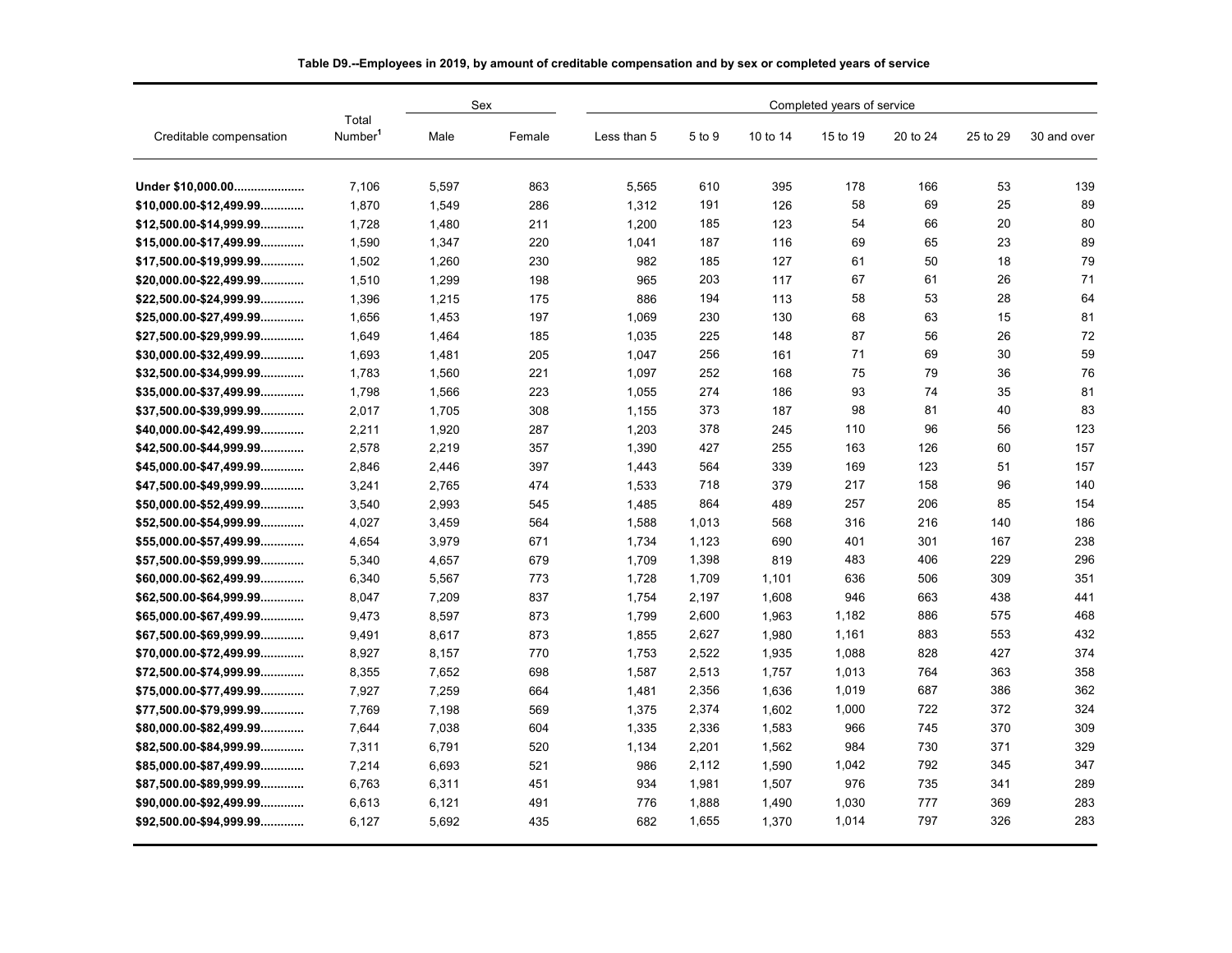|                             |                              | Sex     |        | Completed years of service |         |          |          |          |          |             |  |  |
|-----------------------------|------------------------------|---------|--------|----------------------------|---------|----------|----------|----------|----------|-------------|--|--|
| Creditable compensation     | Total<br>Number <sup>1</sup> | Male    | Female | Less than 5                | 5 to 9  | 10 to 14 | 15 to 19 | 20 to 24 | 25 to 29 | 30 and over |  |  |
| $$95.000.00 - $97.499.99$   | 6.112                        | 5.702   | 410    | 620                        | 1.556   | 1.359    | 1,044    | 835      | 359      | 339         |  |  |
| $$97.500.00 - $99.999.99$   | 5.433                        | 5,063   | 369    | 545                        | 1.371   | 1.284    | 899      | 708      | 347      | 279         |  |  |
| $$100,000.00-$102,499.99$   | 5.486                        | 5,090   | 396    | 532                        | 1,302   | 1,207    | 967      | 825      | 340      | 313         |  |  |
| $$102,500.00-S104,999.99$   | 5.257                        | 4.899   | 358    | 481                        | 1,230   | 1.177    | 925      | 778      | 385      | 281         |  |  |
| $$105,000.00 - $107,499.99$ | 5,024                        | 4,696   | 328    | 423                        | 1,149   | 1,080    | 909      | 848      | 343      | 272         |  |  |
| $$107,500.00 - $109,999.99$ | 4.477                        | 4.164   | 313    | 351                        | 981     | 974      | 823      | 736      | 313      | 299         |  |  |
| $$110.000.00-S112.499.99$   | 4.062                        | 3.789   | 273    | 301                        | 866     | 871      | 768      | 701      | 319      | 236         |  |  |
| $$112,500.00-S114,999.99$   | 3.646                        | 3,409   | 237    | 269                        | 771     | 726      | 676      | 613      | 318      | 273         |  |  |
| $$115,000.00 - $117,499.99$ | 3.308                        | 3,092   | 216    | 238                        | 684     | 660      | 604      | 597      | 276      | 249         |  |  |
| $$117.500.00-S119.999.99$   | 3.006                        | 2.805   | 201    | 214                        | 596     | 614      | 513      | 586      | 271      | 212         |  |  |
| $$120,000.00-S122,499.99$   | 2.652                        | 2.463   | 189    | 161                        | 542     | 523      | 486      | 489      | 235      | 216         |  |  |
| $$122.500.00-S124.999.99$   | 2.325                        | 2.152   | 173    | 142                        | 439     | 460      | 432      | 424      | 222      | 206         |  |  |
| $$125,000.00-S127,499.99$   | 2.164                        | 1,994   | 170    | 119                        | 390     | 404      | 354      | 469      | 230      | 198         |  |  |
| $$127,500.00 - $129,999.99$ | 2.080                        | 1,866   | 214    | 123                        | 339     | 370      | 393      | 414      | 237      | 204         |  |  |
| \$130,000.00-\$132,899.99   | 2.782                        | 2,531   | 251    | 133                        | 439     | 495      | 479      | 524      | 340      | 372         |  |  |
| $$132,900.00$               | 17,287                       | 15,552  | 1,734  | 1,159                      | 2,492   | 2,871    | 2,919    | 3,387    | 2,019    | 2,440       |  |  |
|                             | 238.837                      | 215,583 | 22,407 | 55.484                     | 256,068 | 43.640   | 30.401   | 26.033   | 13,358   | 13,853      |  |  |

**Table D9.--Employees in 2019, by amount of creditable compensation and by sex or completed years of service - Continued**

<sub>.</sub><br><sup>1</sup> Includes employees whose sex was not reported.<br><sup>2</sup> Includes 56,010 employees with five or more years of railroad service after calendar year 1995.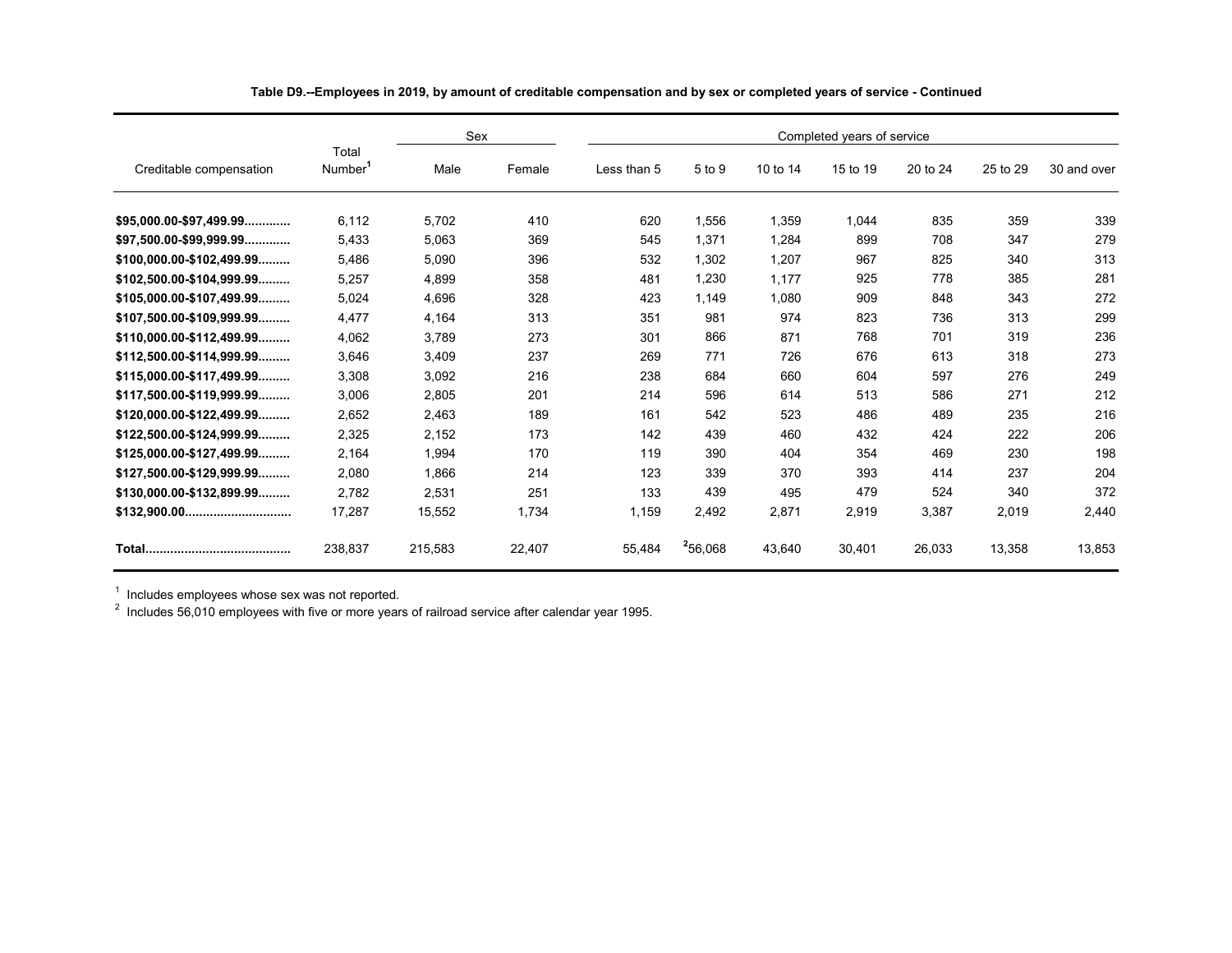|                           |                              |                | Age on birthday in 2019 |               |             |             |             |             |             |             |             |             |                 |
|---------------------------|------------------------------|----------------|-------------------------|---------------|-------------|-------------|-------------|-------------|-------------|-------------|-------------|-------------|-----------------|
| Creditable compensation   | Total<br>number <sup>1</sup> | Under<br>20    | $20$ to<br>24           | $25$ to<br>29 | 30 to<br>34 | 35 to<br>39 | 40 to<br>44 | 45 to<br>49 | 50 to<br>54 | 55 to<br>59 | 60 to<br>64 | 65 to<br>69 | 70 and<br>older |
| Under \$10.000.00         | 7.106                        | 186            | 1,020                   | 1.063         | 984         | 783         | 633         | 535         | 441         | 319         | 334         | 106         | 56              |
| \$10,000.00-\$12,499.99   | 1,870                        | 17             | 325                     | 299           | 295         | 207         | 168         | 133         | 108         | 92          | 126         | 51          | 14              |
| \$12,500.00-\$14,999.99   | 1,728                        | 17             | 254                     | 299           | 245         | 224         | 161         | 122         | 115         | 77          | 126         | 38          | 12              |
| \$15,000.00-\$17,499.99   | 1.590                        | 27             | 214                     | 248           | 233         | 217         | 147         | 139         | 97          | 72          | 111         | 48          | 14              |
| \$17,500.00-\$19,999.99   | 1,502                        | 14             | 155                     | 262           | 258         | 211         | 143         | 117         | 96          | 78          | 111         | 36          | 9               |
| $$20,000.00-$22,499.99$   | 1.510                        | 13             | 145                     | 255           | 261         | 211         | 170         | 114         | 89          | 80          | 109         | 39          | 11              |
| $$22,500.00 - $24,999.99$ | 1,396                        | 9              | 143                     | 234           | 228         | 197         | 146         | 127         | 81          | 91          | 91          | 30          | 13              |
| \$25,000.00-\$27,499.99   | 1,656                        | 10             | 196                     | 262           | 276         | 241         | 173         | 152         | 96          | 105         | 98          | 30          | 6               |
| \$27,500.00-\$29,999.99   | 1,649                        | 10             | 172                     | 271           | 287         | 224         | 181         | 144         | 139         | 80          | 97          | 38          | 6               |
| \$30,000.00-\$32,499.99   | 1,693                        | $\overline{7}$ | 187                     | 273           | 315         | 226         | 188         | 141         | 115         | 92          | 99          | 31          | 12              |
| $$32,500.00 - $34,999.99$ | 1.783                        | 5              | 187                     | 306           | 300         | 249         | 200         | 157         | 104         | 115         | 116         | 32          | 10              |
| $$35,000.00 - $37,499.99$ | 1.798                        | 5              | 169                     | 299           | 306         | 238         | 177         | 163         | 133         | 116         | 125         | 44          | 14              |
| \$37,500.00-\$39,999.99   | 2.017                        | 10             | 190                     | 345           | 321         | 281         | 202         | 200         | 143         | 126         | 140         | 50          | 5               |
| \$40,000.00-\$42,499.99   | 2,211                        | $\overline{7}$ | 174                     | 362           | 365         | 294         | 234         | 189         | 165         | 148         | 191         | 68          | 10              |
| \$42,500.00-\$44,999.99   | 2,578                        | 6              | 252                     | 402           | 470         | 332         | 241         | 213         | 189         | 164         | 230         | 68          | 9               |
| \$45,000.00-\$47,499.99   | 2,846                        | $\overline{7}$ | 232                     | 459           | 462         | 391         | 340         | 261         | 220         | 180         | 224         | 55          | 12              |
| \$47,500.00-\$49,999.99   | 3,241                        | 9              | 227                     | 486           | 553         | 442         | 371         | 312         | 246         | 244         | 250         | 83          | 16              |
| \$50,000.00-\$52,499.99   | 3,540                        | 8              | 196                     | 504           | 576         | 505         | 375         | 381         | 328         | 310         | 257         | 84          | 14              |
| \$52,500.00-\$54,999.99   | 4,027                        | 3              | 193                     | 579           | 681         | 557         | 465         | 429         | 381         | 322         | 307         | 85          | 20              |
| \$55,000.00-\$57,499.99   | 4,654                        | 6              | 195                     | 592           | 748         | 701         | 532         | 530         | 430         | 432         | 365         | 95          | 24              |
| \$57,500.00-\$59,999.99   | 5.340                        | 5              | 203                     | 671           | 776         | 750         | 669         | 651         | 528         | 545         | 402         | 114         | 22              |
| \$60,000.00-\$62,499.99   | 6,340                        | $\mathbf{1}$   | 185                     | 652           | 926         | 927         | 815         | 817         | 724         | 651         | 505         | 121         | 16              |
| \$62,500.00-\$64,999.99   | 8.047                        | $\overline{7}$ | 177                     | 747           | 1,064       | 1,213       | 1,093       | 1,057       | 963         | 946         | 612         | 138         | 29              |
| \$65,000.00-\$67,499.99   | 9.473                        | 4              | 178                     | 746           | 1,231       | 1,357       | 1,355       | 1,259       | 1,197       | 1,192       | 751         | 180         | 21              |
| \$67,500.00-\$69,999.99   | 9,491                        | $\mathbf{1}$   | 164                     | 815           | 1,223       | 1,400       | 1,344       | 1,369       | 1,149       | 1,112       | 715         | 173         | 25              |
| \$70,000.00-\$72,499.99   | 8,927                        | 3              | 163                     | 748           | 1,262       | 1,419       | 1,327       | 1,274       | 1,013       | 985         | 546         | 161         | 26              |
| \$72,500.00-\$74,999.99   | 8,355                        | $\mathbf{1}$   | 146                     | 719           | 1,184       | 1,336       | 1,239       | 1,175       | 997         | 909         | 510         | 121         | 13              |
| \$75,000.00-\$77,499.99   | 7,927                        | $\mathbf{1}$   | 151                     | 675           | 1,136       | 1,248       | 1,184       | 1,180       | 908         | 845         | 465         | 114         | 16              |
| \$77,500.00-\$79,999.99   | 7,769                        | $\overline{4}$ | 97                      | 626           | 1,172       | 1,248       | 1,185       | 1,099       | 952         | 798         | 468         | 105         | 13              |
| \$80,000.00-\$82,499.99   | 7,644                        | $\mathbf{1}$   | 96                      | 619           | 1,128       | 1,302       | 1.241       | 1,068       | 895         | 755         | 403         | 120         | 14              |
| \$82,500.00-\$84,999.99   | 7,311                        | $\cdots$       | 78                      | 523           | 1,026       | 1,203       | 1,233       | 1,087       | 869         | 763         | 421         | 91          | 16              |
| \$85,000.00-\$87,499.99   | 7,214                        | $\overline{2}$ | 76                      | 486           | 917         | 1,175       | 1,183       | 1,137       | 903         | 767         | 442         | 114         | 12              |
| \$87,500.00-\$89,999.99   | 6,763                        | $\mathbf{1}$   | 68                      | 442           | 847         | 1,130       | 1,134       | 1,107       | 858         | 685         | 389         | 86          | 15              |
| \$90,000.00-\$92,499.99   | 6.613                        | $\mathbf{1}$   | 53                      | 358           | 840         | 1,062       | 1,153       | 1,070       | 893         | 678         | 386         | 104         | 14              |
| \$92,500.00-\$94,999.99   | 6,127                        | $\cdots$       | 36                      | 320           | 722         | 1,008       | 1,028       | 1,062       | 805         | 682         | 366         | 88          | 10              |

**Table D10.--Employees in 2019, by amount of creditable compensation or sex and by age**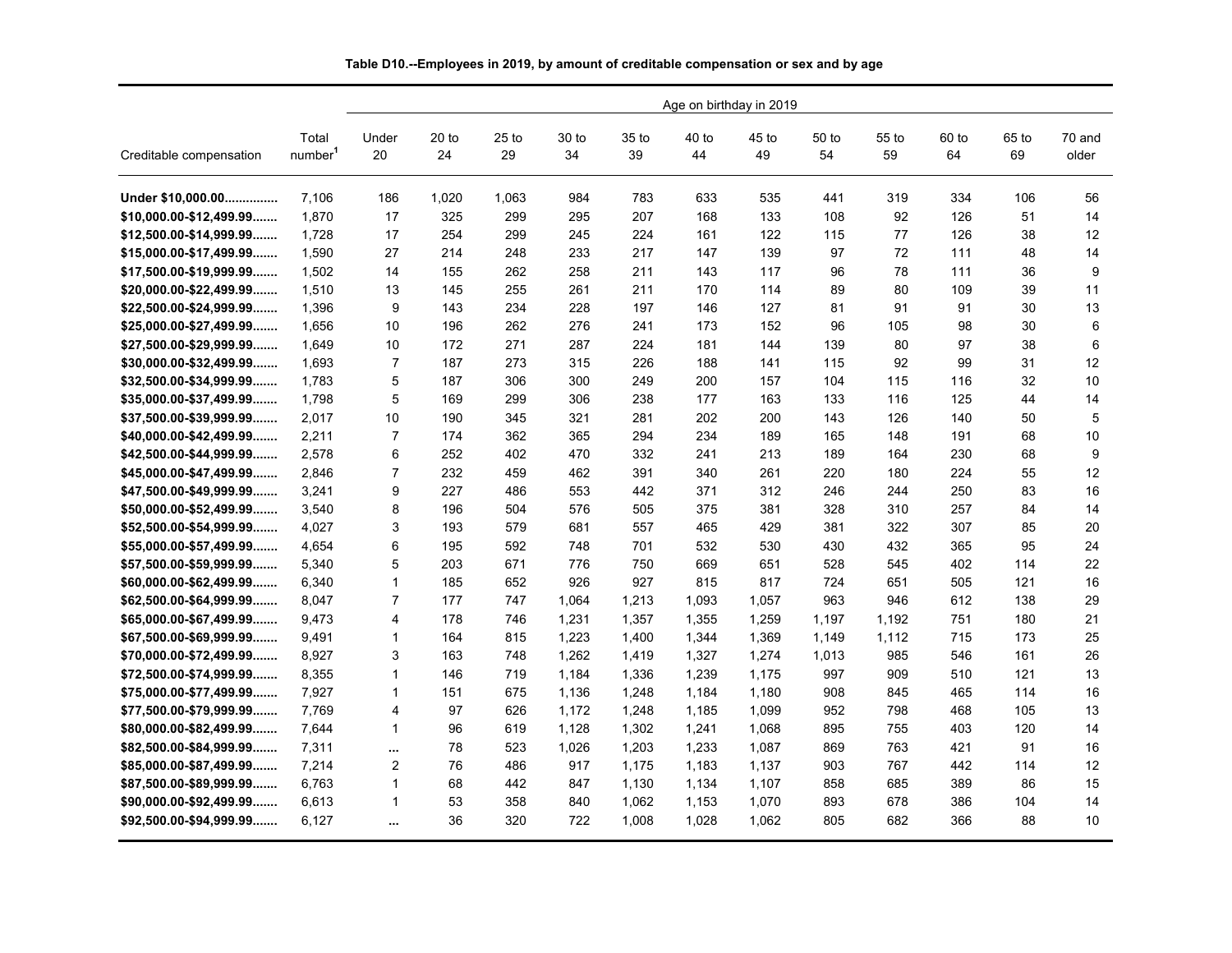|                           | Age on birthday in 2019      |             |                        |               |             |             |               |             |             |             |             |             |                 |
|---------------------------|------------------------------|-------------|------------------------|---------------|-------------|-------------|---------------|-------------|-------------|-------------|-------------|-------------|-----------------|
| Creditable compensation   | Total<br>number <sup>1</sup> | Under<br>20 | 20 <sub>to</sub><br>24 | $25$ to<br>29 | 30 to<br>34 | 35 to<br>39 | $40$ to<br>44 | 45 to<br>49 | 50 to<br>54 | 55 to<br>59 | 60 to<br>64 | 65 to<br>69 | 70 and<br>older |
| \$95,000.00-\$97,499.99   | 6,112                        | $\cdots$    | 32                     | 303           | 647         | 990         | 1,010         | 1,073       | 882         | 684         | 389         | 88          | 14              |
| \$97,500.00-\$99,999.99   | 5,433                        | $\cdots$    | 38                     | 266           | 683         | 845         | 892           | 891         | 769         | 619         | 360         | 51          | 18              |
| \$100,000.00-\$102,499.99 | 5,486                        | $\cdots$    | 25                     | 260           | 548         | 824         | 947           | 947         | 838         | 645         | 343         | 95          | 14              |
| \$102,500.00-\$104,999.99 | 5,257                        | $\cdots$    | 28                     | 228           | 562         | 762         | 894           | 939         | 791         | 609         | 362         | 73          | 9               |
| \$105,000.00-\$107,499.99 | 5,024                        | $\cdots$    | 17                     | 223           | 522         | 744         | 846           | 882         | 763         | 622         | 326         | 65          | 14              |
| \$107,500.00-\$109,999.99 | 4,477                        | $\cdots$    | 25                     | 164           | 441         | 642         | 732           | 807         | 701         | 561         | 314         | 78          | 12              |
| \$110,000.00-\$112,499.99 | 4,062                        | $\cdots$    | 24                     | 148           | 371         | 562         | 663           | 757         | 623         | 541         | 278         | 83          | 12              |
| \$112,500.00-\$114,999.99 | 3,646                        | 1           | 15                     | 139           | 361         | 451         | 599           | 644         | 574         | 505         | 281         | 72          | 4               |
| \$115,000.00-\$117,499.99 | 3.308                        | $\cdots$    | 13                     | 106           | 292         | 444         | 537           | 599         | 544         | 428         | 263         | 67          | 15              |
| \$117,500.00-\$119,999.99 | 3,006                        | 1           | 8                      | 76            | 268         | 401         | 509           | 565         | 491         | 411         | 205         | 62          | 9               |
| \$120,000.00-\$122,499.99 | 2,652                        | $\cdots$    | 8                      | 67            | 218         | 337         | 421           | 495         | 452         | 395         | 193         | 58          | 8               |
| \$122,500.00-\$124,999.99 | 2,325                        | $\cdots$    | 3                      | 55            | 188         | 290         | 352           | 435         | 427         | 326         | 189         | 48          | 12              |
| \$125,000.00-\$127,499.99 | 2,164                        | $\cdots$    | 4                      | 52            | 148         | 259         | 325           | 433         | 381         | 317         | 195         | 43          | $\overline{7}$  |
| \$127,500.00-\$129,999.99 | 2,080                        | $\cdots$    | 8                      | 35            | 145         | 219         | 365           | 374         | 367         | 326         | 171         | 63          | $\overline{7}$  |
| \$130,000.00-\$132,899.99 | 2,782                        | $\cdots$    | $\overline{2}$         | 48            | 166         | 293         | 413           | 539         | 538         | 471         | 238         | 64          | 10              |
|                           | 17,287                       | $\cdots$    | 6                      | 223           | 815         | 1,802       | 2,456         | 3,375       | 3,342       | 2,817       | 1.767       | 571         | 112             |
| <b>ALL EMPLOYEES</b>      |                              |             |                        |               |             |             |               |             |             |             |             |             |                 |
|                           | 215,583                      | 361         | 6,195                  | 17,566        | 27,253      | 31,550      | 31,479        | 31,764      | 26,956      | 23,004      | 14,820      | 3,957       | 670             |
| Female                    | 22,407                       | 49          | 758                    | 1,774         | 2.740       | 2,823       | 2,912         | 2,962       | 2,897       | 2,828       | 1,942       | 565         | 156             |
|                           | 238.837                      | 410         | 6,953                  | 19,340        | 29,993      | 34,374      | 34,391        | 34,726      | 29,853      | 25,833      | 16,762      | 4,522       | 826             |

**Table D10.--Employees in 2019, by amount of creditable compensation or sex and by age - Continued**

 $1$  Includes employees whose sex and/or age was not reported.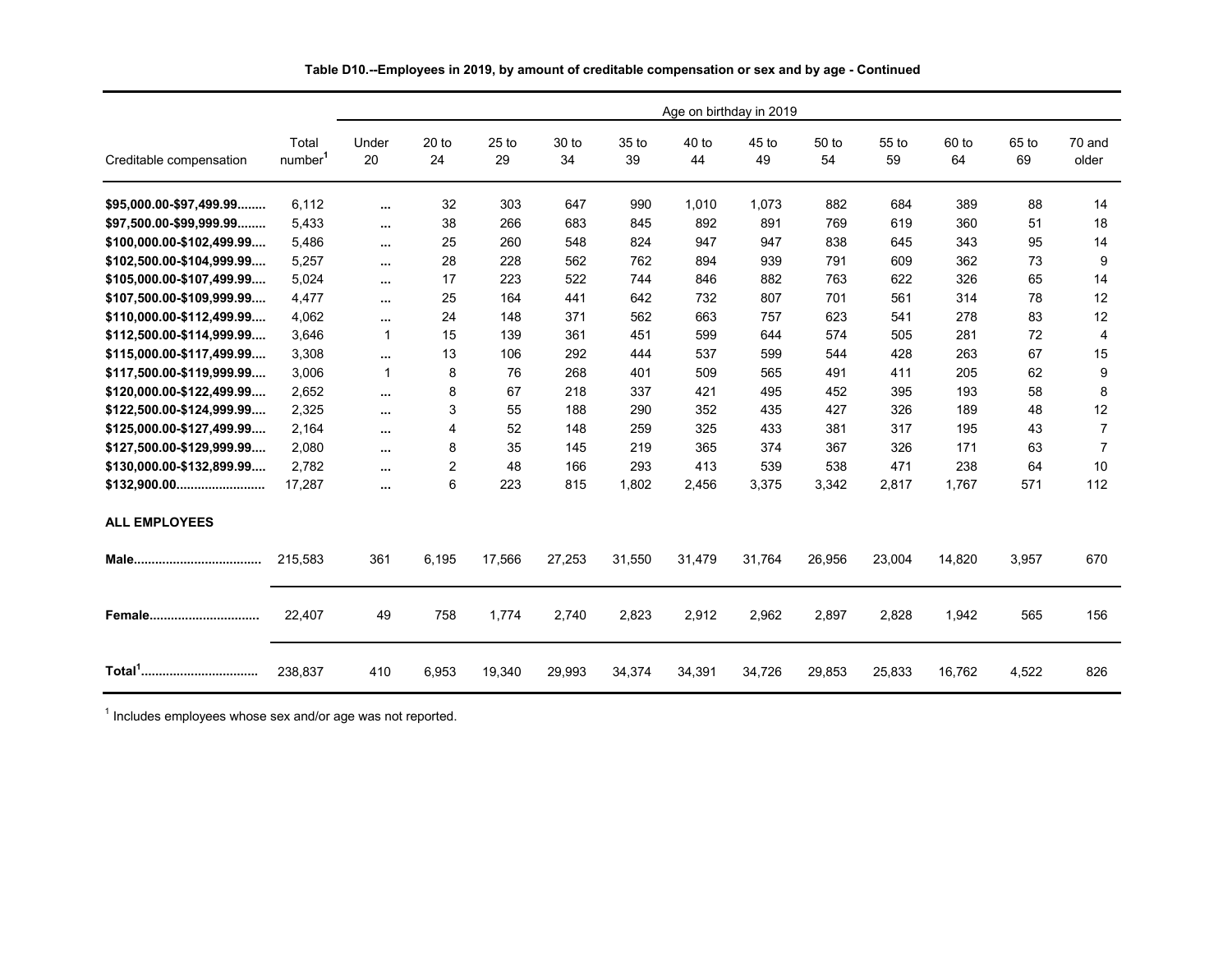|                      |         |                      |         |              |          |          |        |              | Completed years of service |          |        |          |             |          |
|----------------------|---------|----------------------|---------|--------------|----------|----------|--------|--------------|----------------------------|----------|--------|----------|-------------|----------|
| Age on birthday      |         | Total                |         | Less than 10 | 10 to 14 |          |        | 15 to 19     | 20 to 24                   |          |        | 25 to 29 | 30 and over |          |
| in 2019              | Number  | Percent              | Number  | Percent      | Number   | Percent  | Number | Percent      | Number                     | Percent  | Number | Percent  | Number      | Percent  |
| Under 20.            | 410     | 100                  | 410     | 100          |          | $\cdots$ |        | $\cdots$     |                            | $\cdots$ |        | $\cdots$ |             | $\cdots$ |
| 20 to $24.$          | 6,953   | 100                  | 6,953   | 100          |          | $\cdots$ |        | $\cdots$     |                            | $\cdots$ |        | $\cdots$ |             | $\cdots$ |
| $25$ to $29.$        | 19,340  | 100                  | 19,259  | 100          | 81       | (1)      |        | $\cdots$     |                            | $\cdots$ |        | $\cdots$ |             | $\cdots$ |
| 30 to $34.$          | 29,993  | 100                  | 25,478  | 85           | 4,319    | 14       | 196    | $\mathbf{1}$ |                            | $\cdots$ |        | $\cdots$ |             | $\cdots$ |
| $35$ to $39.$        | 34,374  | 100                  | 20.617  | 60           | 9.791    | 28       | 3.850  | 11           | 116                        | (1)      |        | $\cdots$ |             | $\cdots$ |
| 40 to 44.            | 34,391  | 100                  | 14,276  | 42           | 9,051    | 26       | 7,065  | 21           | 3,870                      | 11       | 129    | (1)      |             | $\cdots$ |
| 45 to 49. $\dots$ .  | 34,726  | 100                  | 10,174  | 29           | 7,604    | 22       | 6,737  | 19           | 7,427                      | 21       | 2,674  | 8        | 110         | (1)      |
| 50 to 54. $\dots$ .  | 29,853  | 100                  | 6,801   | 23           | 5,753    | 19       | 5,239  | 18           | 6,254                      | 21       | 4,197  | 14       | 1,609       | 5        |
| 55 to 59. $\dots$    | 25,833  | 100                  | 4,203   | 16           | 4,228    | 16       | 4.118  | 16           | 4,684                      | 18       | 3,467  | 13       | 5,133       | 20       |
| 60 to 64. $\dots$ .  | 16.762  | 100                  | 1.979   | 12           | 2.113    | 13       | 2,434  | 15           | 2.773                      | 17       | 2,221  | 13       | 5,242       | 31       |
| 65 to $69.$          | 4.522   | 100                  | 477     | 11           | 568      | 13       | 646    | 14           | 804                        | 18       | 586    | 13       | 1,441       | 32       |
| 70 and older.        | 826     | 100                  | 103     | 12           | 110      | 13       | 109    | 13           | 103                        | 12       | 83     | 10       | 318         | 38       |
| Median age           |         | 44<br>35<br>48<br>44 |         |              | 51       |          |        | 54           |                            | 60       |        |          |             |          |
| <b>ALL EMPLOYEES</b> |         |                      |         |              |          |          |        |              |                            |          |        |          |             |          |
| Male.                | 215,583 | 100                  | 99,021  | 46           | 39,929   | 19       | 27,943 | 13           | 23,893                     | 11       | 12,143 | 6        | 12,654      | 6        |
| Female.<br>.         | 22,407  | 100                  | 11,713  | 52           | 3,690    | 16       | 2,452  | 11           | 2,139                      | 10       | 1,214  | 5        | 1,199       | 5        |
| Total $^2$<br>.      | 238,837 | 100                  | 311,552 | 47           | 43,640   | 18       | 30,401 | 13           | 26,033                     | 11       | 13,358 | 6        | 13,853      | 6        |

### **Table D11.--Employees in 2019, by age or sex and by completed years of service**

<sup>1</sup> Less than 0.5 percent.<br><sup>2</sup> Includes employees whose age and/or sex was not reported.<br><sup>3</sup> Includes 56,010 employees with five or more years of railroad service after calendar year 1995.

NOTE.--The median age was 43 years for male employees and 45 years for female employees.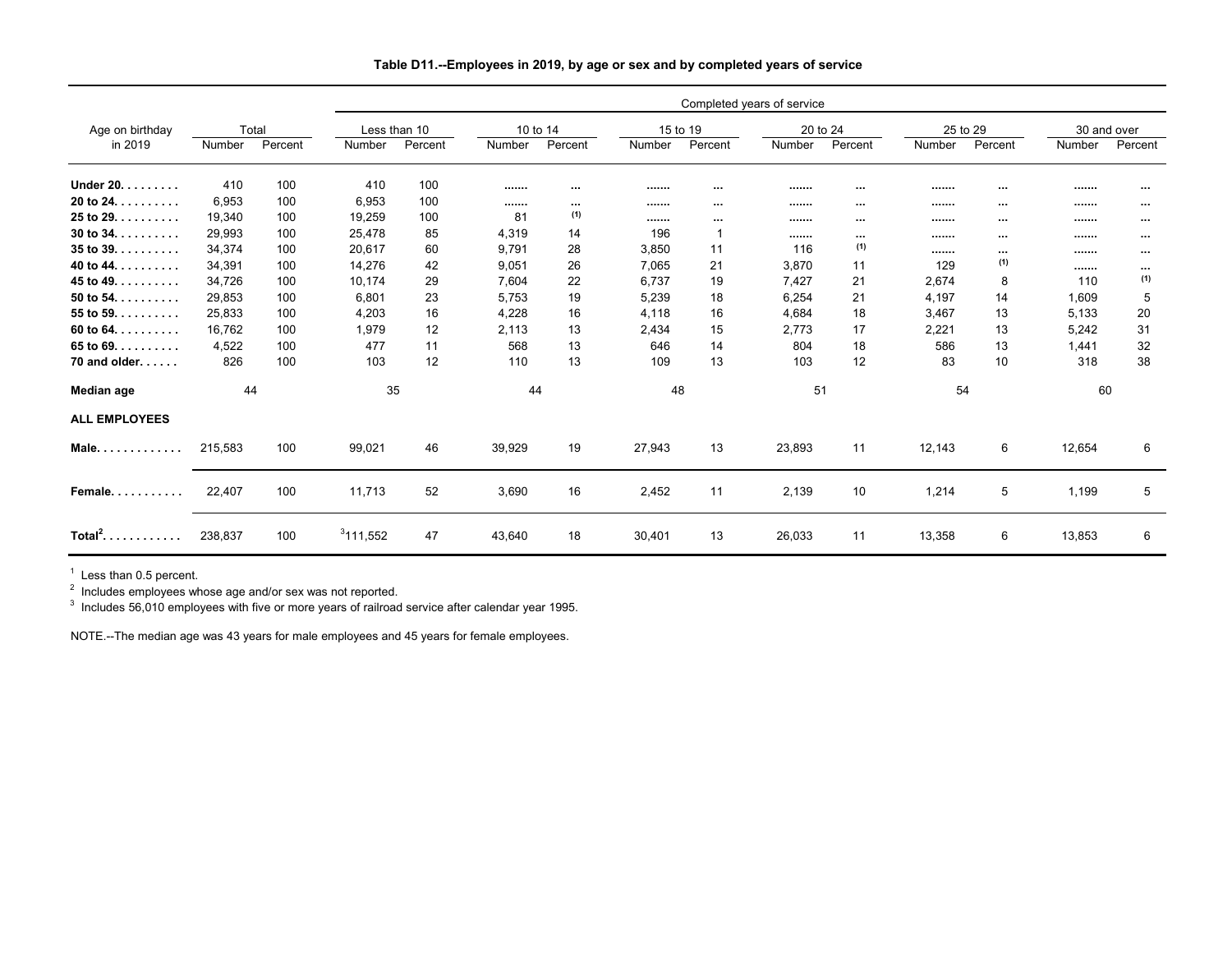|                               |               | All employees <sup>1</sup> |               | Male                  |               | Female                |
|-------------------------------|---------------|----------------------------|---------------|-----------------------|---------------|-----------------------|
| Completed years<br>of service | <b>Number</b> | Cumulative<br>percent      | <b>Number</b> | Cumulative<br>percent | <b>Number</b> | Cumulative<br>percent |
| 30 and over                   | 13,853        | 6                          | 12,654        | 6                     | 1,199         | 5                     |
| 25 to 29                      | 13,358        | 11                         | 12,143        | 12                    | 1,214         | 11                    |
| 20 to 24                      | 26,033        | 22                         | 23,893        | 23                    | 2,139         | 20                    |
| 15 to 19                      | 30,401        | 35                         | 27,943        | 36                    | 2,452         | 31                    |
| 10 to 14                      | 43,640        | 53                         | 39.929        | 54                    | 3,690         | 48                    |
|                               | 8,259         | 57                         | 7.443         | 58                    | 813           | 51                    |
|                               | 13,425        | 62                         | 12,365        | 59                    | 1,053         | 56                    |
|                               | 11,124        | 67                         | 10.052        | 68                    | 1.061         | 61                    |
|                               | 10,558        | 71                         | 9,462         | 72                    | 1,077         | 66                    |
|                               | 12.702        | 77                         | 11.405        | 78                    | 1,284         | 71                    |
|                               | 11,503        | 82                         | 10,265        | 82                    | 1,181         | 77                    |
|                               | 6,978         | 85                         | 6,047         | 85                    | 881           | 81                    |
|                               | 8,947         | 88                         | 7,775         | 89                    | 1,079         | 85                    |
|                               | 15,210        | 95                         | 13,460        | 95                    | 1,599         | 92                    |
| Less than 1                   | 12,846        | 100                        | 10.747        | 100                   | 1,685         | 100                   |
|                               | 238,837       | 100                        | 215.583       | 100                   | 22,407        | 100                   |

**Table D12.--Employees in 2019, by sex and completed years of service**

 $1$  Includes employees whose sex was not reported.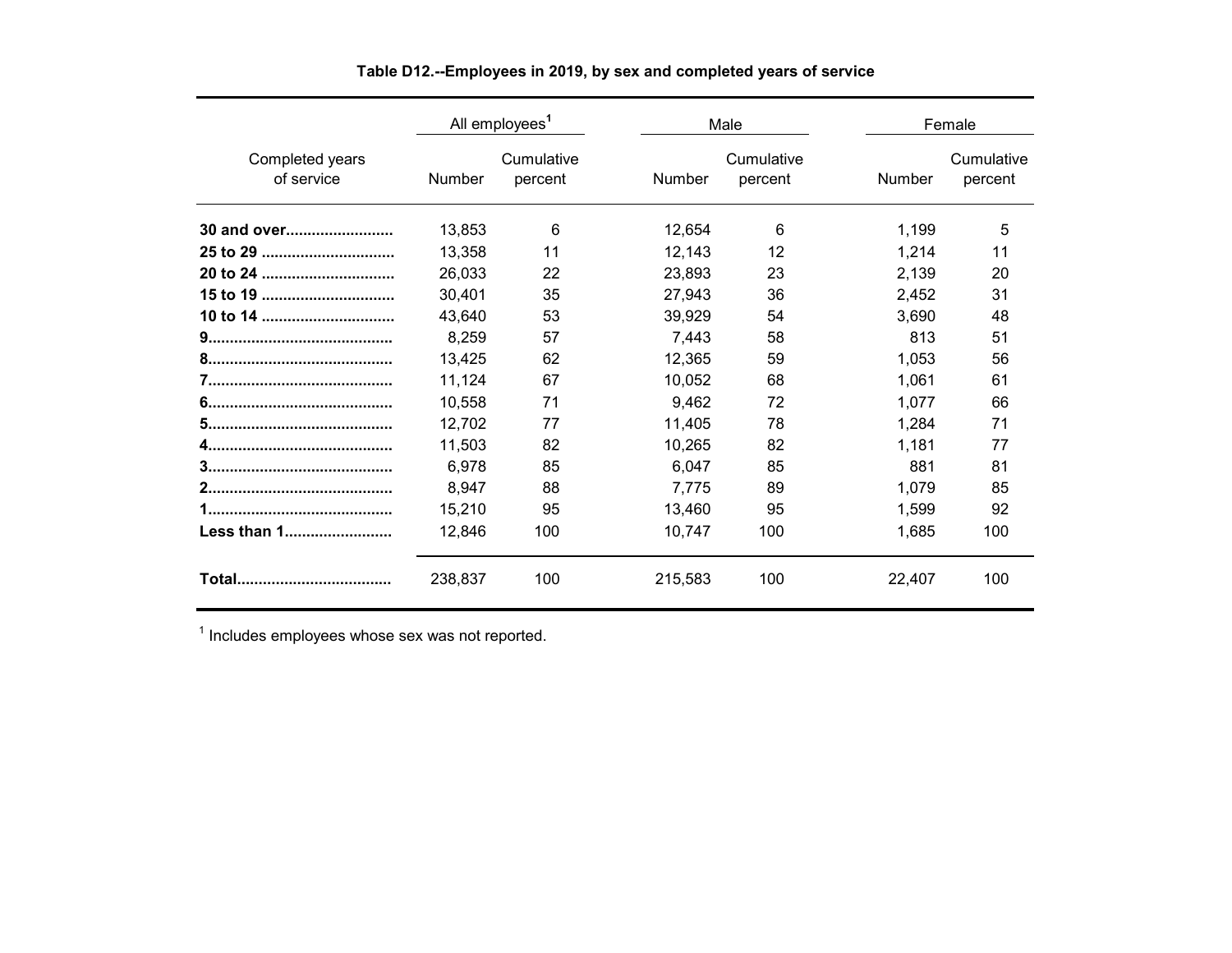|                      |        |                                 | All employees                           |                                                         |                                   |          | New entrants                      |           | Creditable compensation |             |                              |  |
|----------------------|--------|---------------------------------|-----------------------------------------|---------------------------------------------------------|-----------------------------------|----------|-----------------------------------|-----------|-------------------------|-------------|------------------------------|--|
| State                | Total  | Average<br>months<br>of service | With 12 months<br>of service<br>in 2019 | With<br>sufficient<br>service for<br><b>RRA</b> annuity | Qualified<br>for RUIA<br>benefits | Total    | Qualified<br>for RUIA<br>benefits | Tier I    | (thousands)<br>Tier II  | <b>RUIA</b> | Average<br>tier I<br>in year |  |
| Alabama              | 3,535  | 10.8                            | 2.728                                   | 2,773                                                   | 3,395                             | 148      | 79                                | \$263,018 | \$251,587               | \$60,344    | \$74,404                     |  |
| Alaska               | 100    | 9.7                             | 62                                      | 59                                                      | 86                                | 16       | 10                                | 6,276     | 5,857                   | 1,279       | 62,757                       |  |
| Arizona              | 3,228  | 10.9                            | 2,519                                   | 2,651                                                   | 3,086                             | 88       | 52                                | 262,360   | 243,454                 | 56,003      | 81,276                       |  |
| Arkansas             | 3,560  | 10.5                            | 2,599                                   | 2,934                                                   | 3,362                             | 107      | 80                                | 246,514   | 237,185                 | 59,878      | 69,245                       |  |
| California           | 12,564 | 10.6                            | 9,675                                   | 9,366                                                   | 11,686                            | 429      | 241                               | 943,388   | 887,964                 | 212,717     | 75,087                       |  |
| Colorado             | 3.017  | 10.9                            | 2,359                                   | 2,200                                                   | 2,890                             | 145      | 104                               | 242,440   | 226,097                 | 52,350      | 80,358                       |  |
| Connecticut          | 2,906  | 11.3                            | 2,509                                   | 2,203                                                   | 2,800                             | 140      | 75                                | 264,535   | 236,479                 | 52,370      | 91,031                       |  |
| Delaware             | 1,416  | 11.2                            | 1,177                                   | 1,111                                                   | 1,372                             | 53       | 32                                | 110,391   | 103,788                 | 25,238      | 77,960                       |  |
| <b>Washington DC</b> | 367    | 10.7                            | 283                                     | 193                                                     | 346                               | 52       | 34                                | 31,590    | 27,807                  | 6,238       | 86,076                       |  |
| Florida              | 6,745  | 11.0                            | 5,486                                   | 5,306                                                   | 6,521                             | 195      | 127                               | 580,118   | 521,383                 | 116,021     | 86,007                       |  |
| Georgia              | 7,828  | 10.7                            | 6,015                                   | 6,074                                                   | 7,403                             | 450      | 251                               | 609,063   | 566,610                 | 132,762     | 77,806                       |  |
| Hawaii               | 15     | 9.2                             | 8                                       | 11                                                      | 13                                | $\cdots$ | $\cdots$                          | 1,115     | 1,021                   | 221         | 74,356                       |  |
| Idaho                | 1,539  | 11.0                            | 1,234                                   | 1,198                                                   | 1,482                             | 34       | 22                                | 112,376   | 109,050                 | 26,868      | 73,019                       |  |
| Illinois             | 17,958 | 11.1                            | 14,425                                  | 13,572                                                  | 17,371                            | 721      | 483                               | 1,417,749 | 1,337,531               | 316,240     | 78,948                       |  |
| Indiana              | 7,950  | 11.0                            | 6,373                                   | 6,115                                                   | 7,671                             | 327      | 209                               | 604,137   | 573,215                 | 138,561     | 75,992                       |  |
| lowa                 | 3,431  | 11.1                            | 2,775                                   | 2,722                                                   | 3,321                             | 116      | 70                                | 276,829   | 261,242                 | 60,463      | 80,685                       |  |
| Kansas               | 5,695  | 11.2                            | 4,754                                   | 4,364                                                   | 5,550                             | 230      | 163                               | 454,966   | 427,038                 | 102,025     | 79,889                       |  |
| Kentucky             | 3,418  | 10.9                            | 2,645                                   | 2,905                                                   | 3,299                             | 113      | 82                                | 254,818   | 244,254                 | 58,020      | 74,552                       |  |
| Louisiana            | 3,832  | 10.8                            | 2,916                                   | 2,839                                                   | 3,692                             | 171      | 115                               | 282,660   | 269,855                 | 65,959      | 73,763                       |  |
| Maine                | 636    | 11.0                            | 520                                     | 489                                                     | 608                               | 41       | 28                                | 45,453    | 43,963                  | 10,977      | 71,467                       |  |
| <b>Maryland</b>      | 4,020  | 11.0                            | 3,258                                   | 2,944                                                   | 3,819                             | 238      | 122                               | 327,494   | 301,230                 | 69,760      | 81,466                       |  |
| Massachusetts        | 3,280  | 11.0                            | 2,662                                   | 2,521                                                   | 3,132                             | 163      | 77                                | 273,503   | 252,056                 | 57,184      | 83,385                       |  |
| Michigan             | 3,380  | 10.9                            | 2,630                                   | 2,634                                                   | 3,229                             | 208      | 133                               | 257,713   | 242,463                 | 58,142      | 76,246                       |  |
| <b>Minnesota</b>     | 4,802  | 11.1                            | 3,885                                   | 3,692                                                   | 4,641                             | 186      | 122                               | 390,802   | 367,663                 | 84,932      | 81,383                       |  |
| Mississippi          | 2,307  | 10.9                            | 1,827                                   | 1,757                                                   | 2,211                             | 105      | 64                                | 183,211   | 172,691                 | 40,300      | 79,415                       |  |
| <b>Missouri</b>      | 8,083  | 11.1                            | 6,499                                   | 6,397                                                   | 7,843                             | 223      | 147                               | 636,279   | 604,501                 | 143,086     | 78,718                       |  |
| Montana              | 3,552  | 10.9                            | 2,727                                   | 2,635                                                   | 3,414                             | 176      | 116                               | 287,933   | 269,117                 | 61,134      | 81,062                       |  |
| Nebraska             | 11,410 | 11.0                            | 9,335                                   | 9,146                                                   | 10,940                            | 320      | 213                               | 949,454   | 876,567                 | 200,876     | 83,212                       |  |
| Nevada               | 743    | 10.9                            | 589                                     | 592                                                     | 714                               | 15       | $\overline{4}$                    | 59,542    | 56,497                  | 12,923      | 80,138                       |  |
| New Hampshire        | 429    | 11.0                            | 348                                     | 339                                                     | 403                               | 16       | 10                                | 35,835    | 32,996                  | 7,274       | 83,530                       |  |
| <b>New Jersey</b>    | 8,760  | 11.2                            | 7,276                                   | 6,671                                                   | 8,445                             | 540      | 349                               | 732,321   | 673,608                 | 155,938     | 83,598                       |  |
| <b>New Mexico</b>    | 1.860  | 10.9                            | 1.492                                   | 1,439                                                   | 1.784                             | 42       | 27                                | 148,274   | 138,145                 | 32.461      | 79,717                       |  |

**Table D13.--All employees, new entrants, employees qualified for RUIA benefits, and related data, by state, 2019**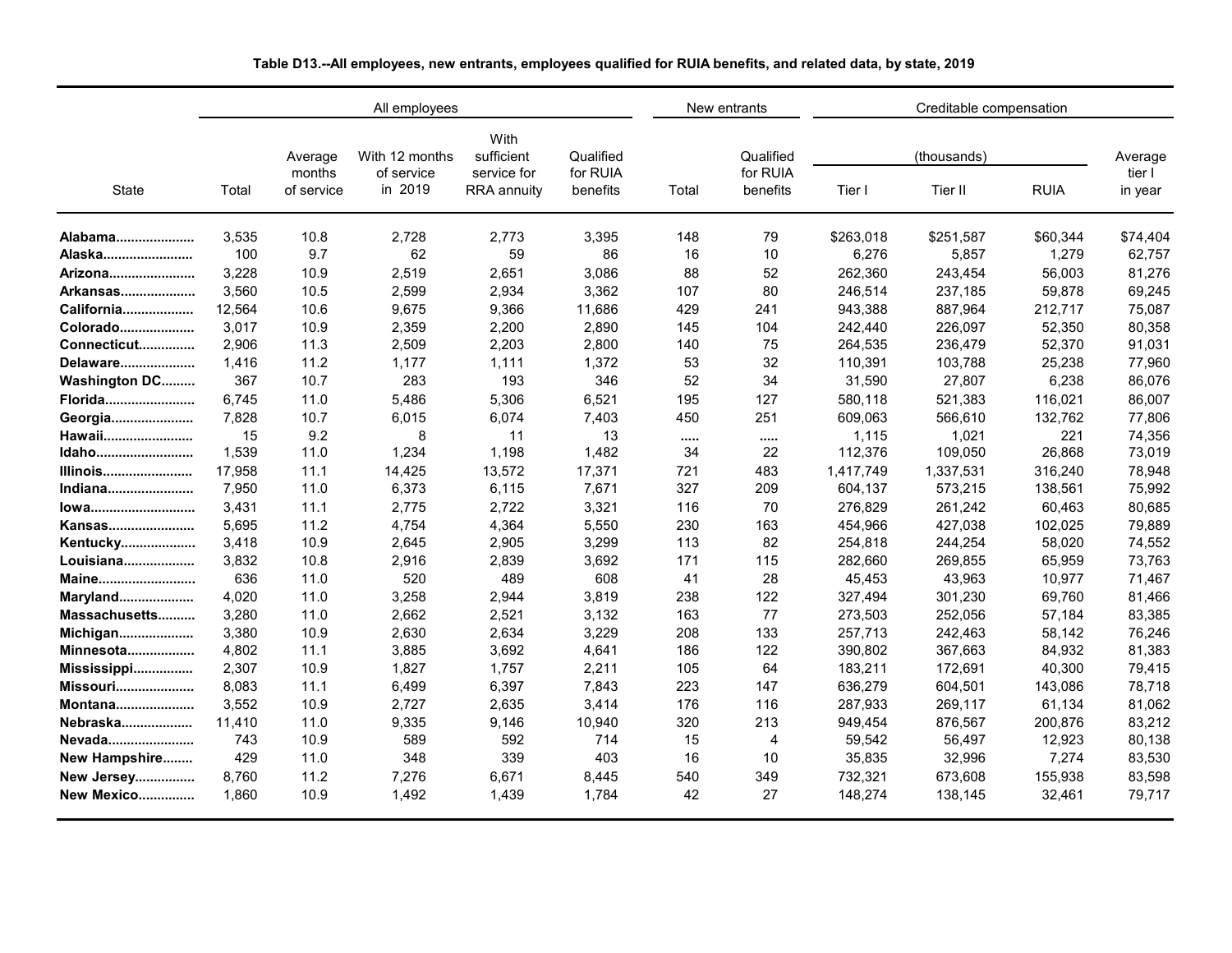|                 |         |                   | All employees                |                                   |                       |        | New entrants          | Creditable compensation |              |             |                              |  |
|-----------------|---------|-------------------|------------------------------|-----------------------------------|-----------------------|--------|-----------------------|-------------------------|--------------|-------------|------------------------------|--|
|                 |         | Average<br>months | With 12 months<br>of service | With<br>sufficient<br>service for | Qualified<br>for RUIA |        | Qualified<br>for RUIA |                         | (thousands)  |             | Average<br>tier I<br>in year |  |
| <b>State</b>    | Total   | of service        | in 2019                      | RRA annuity                       | benefits              | Total  | benefits              | Tier I                  | Tier II      | <b>RUIA</b> |                              |  |
| <b>New York</b> | 17.744  | 11.2              | 15,041                       | 13,303                            | 17,170                | 854    | 525                   | \$1,601,537             | \$1,427,940  | \$316,824   | \$90,258                     |  |
| North Carolina  | 2.796   | 10.7              | 2.120                        | 2.141                             | 2.648                 | 176    | 108                   | 205.725                 | 194,574      | 47.041      | 73,578                       |  |
| North Dakota    | 1.908   | 11.1              | 1,547                        | 1,487                             | 1,856                 | 70     | 52                    | 161,781                 | 150,444      | 33,691      | 84,791                       |  |
| Ohio            | 7,385   | 10.8              | 5,686                        | 5,910                             | 7,038                 | 321    | 159                   | 546,084                 | 520,652      | 125,428     | 73,945                       |  |
| Oklahoma        | 2.264   | 11.1              | 1,858                        | 1,733                             | 2,194                 | 83     | 50                    | 170.876                 | 164,494      | 40.124      | 75,475                       |  |
| Oregon          | 2,174   | 10.4              | 1,541                        | 1,654                             | 2,054                 | 87     | 55                    | 146,479                 | 142,408      | 35,829      | 67,377                       |  |
| Pennsylvania    | 11,864  | 10.9              | 9,181                        | 8,914                             | 11,242                | 663    | 353                   | 878,502                 | 827,452      | 203,726     | 74,048                       |  |
| Rhode Island    | 505     | 11.1              | 417                          | 398                               | 483                   | 23     | 11                    | 41,004                  | 38,426       | 8,892       | 81,195                       |  |
| South Carolina  | 1.896   | 10.7              | 1,455                        | 1,560                             | 1,795                 | 63     | 31                    | 143,701                 | 135,874      | 31,790      | 75,792                       |  |
| South Dakota    | 826     | 11.1              | 677                          | 660                               | 796                   | 33     | 20                    | 67,680                  | 64,079       | 14,640      | 81,937                       |  |
| Tennessee       | 3.951   | 10.9              | 3,059                        | 3,245                             | 3,818                 | 131    | 86                    | 302,024                 | 286,177      | 67,957      | 76,442                       |  |
| Texas           | 20.053  | 11.0              | 15,990                       | 15,592                            | 19,327                | 581    | 363                   | 1,678,437               | 1,549,373    | 352,102     | 83,700                       |  |
| Utah            | 1,696   | 11.0              | 1,382                        | 1,314                             | 1,622                 | 46     | 19                    | 129,431                 | 124,209      | 29,584      | 76,315                       |  |
| <b>Vermont</b>  | 302     | 10.7              | 241                          | 171                               | 280                   | 40     | 26                    | 16,974                  | 16.772       | 5,083       | 56,205                       |  |
| Virginia        | 5,725   | 10.5              | 4,209                        | 4,434                             | 5,329                 | 308    | 129                   | 433,611                 | 401,917      | 94,754      | 75,740                       |  |
| Washington      | 5,655   | 10.9              | 4,444                        | 4,185                             | 5,466                 | 240    | 166                   | 444,859                 | 420,007      | 98,300      | 78,666                       |  |
| West Virginia   | 2,195   | 10.7              | 1,644                        | 1,855                             | 2,104                 | 69     | 45                    | 157,368                 | 151,435      | 36,376      | 71,694                       |  |
| Wisconsin       | 3,690   | 11.0              | 2,961                        | 2,779                             | 3,556                 | 145    | 104                   | 312,036                 | 289,183      | 65,064      | 84,563                       |  |
| Wyoming         | 2,278   | 11.1              | 1,820                        | 1,810                             | 2,207                 | 52     | 40                    | 185,145                 | 176,301      | 40,260      | 81,275                       |  |
| <b>Military</b> |         | 5                 |                              | 1                                 | -1                    |        |                       | 30                      | 30           | 8           | 30                           |  |
| Foreign         | 702     | 5.9               | 99                           | 147                               | 215                   | 138    | 32                    | 3,666                   | 3,514        | 2,548       | 5,222                        |  |
| Unknown         | 861     | 8.8               | 441                          | 150                               | 641                   | 342    | 178                   | 43,239                  | 41,093       | 10,992      | 50,219                       |  |
| Total           | 238.837 | 10.9              | 189,403                      | 183,295                           | 228,371               | 10,273 | 6,193                 | \$18,962,340            | \$17,689,269 | \$4,139,560 | \$79,394                     |  |

**Table D13.--All employees, new entrants, employees qualified for RUIA benefits, and related data, by state, 2019 - Continued**

NOTE.--Foreign includes U.S. territories.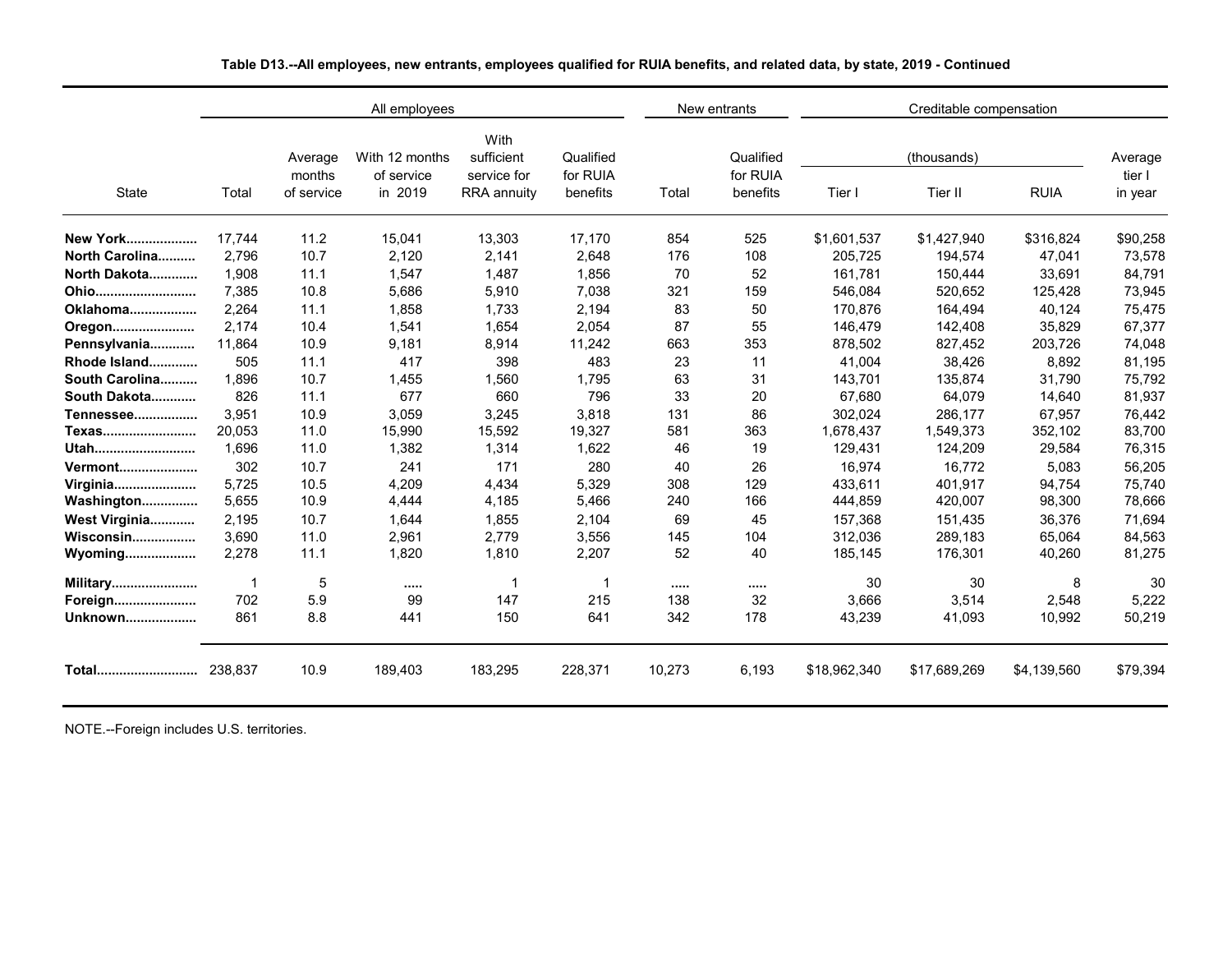

# **Figure D14. -- Employers in 2019, by number of employees**